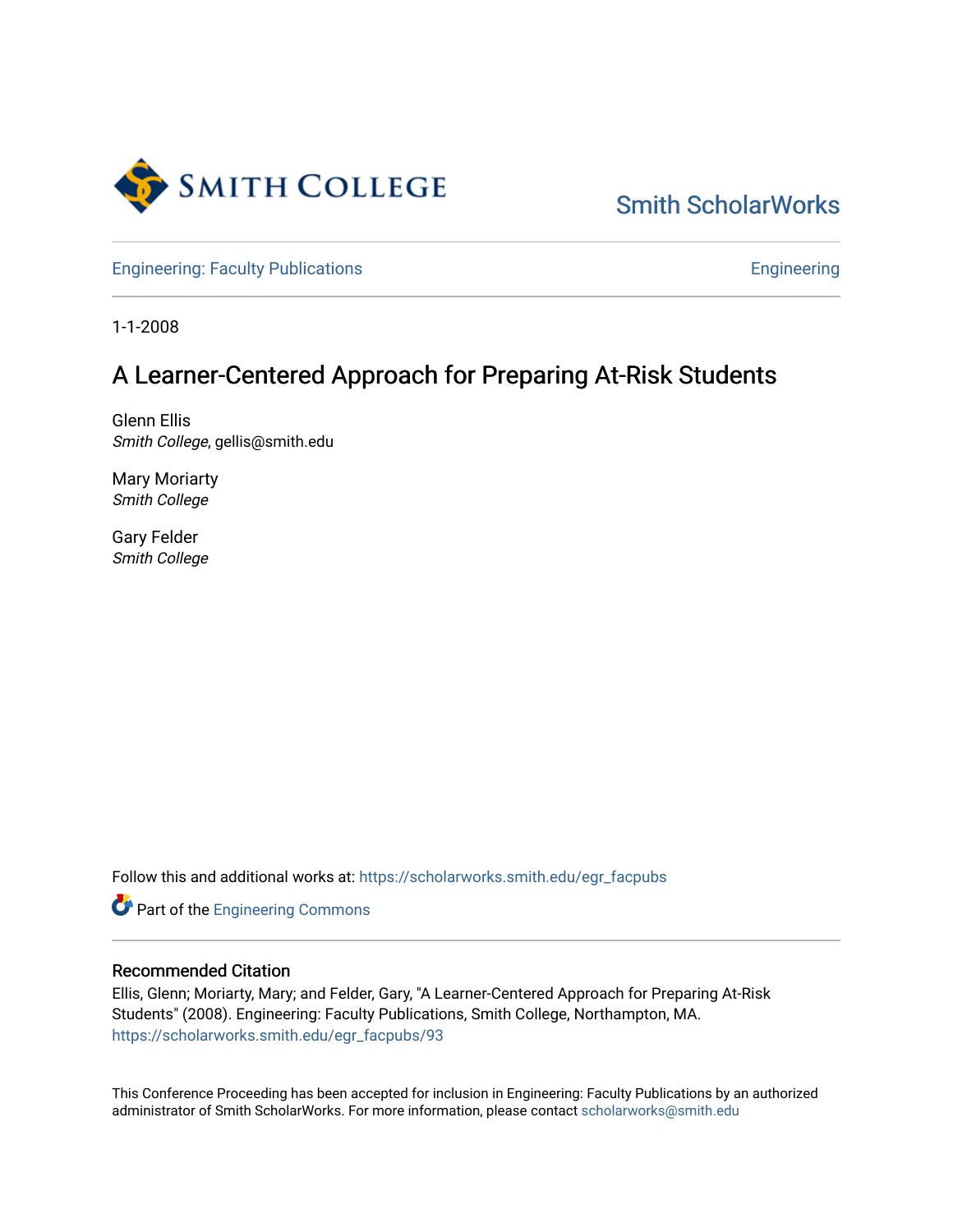## **AC 2008-1983: A LEARNER-CENTERED APPROACH FOR PREPARING AT-RISK STUDENTS**

#### **Glenn Ellis, Smith College**

Dr. Ellis is an Associate Professor of Engineering at Smith College. He received his Ph.D. in Civil Engineering and Operations Research from Princeton University. Now in his seventh year at Smith College, Dr. Ellis teaches courses in engineering mechanics, artificial intelligence and educational methods for teaching science and engineering. He has published numerous papers on K-16 engineering education and works with various organizations on issues of educational reform. The winner of numerous teaching awards, Dr. Ellis recently received the 2007 U.S. Professor of the Year Award for Baccalaureate Colleges from the Carnegie Foundation for the Advancement of Teaching and the Council for Advancement and Support of Education.

#### **Mary Moriarty, Smith College**

Dr. Moriarty has over 15 years of research, evaluation, and project management experience. Her evaluation work has spanned the areas of science instruction, robotics, technology application, and disability in higher education. She has a doctorate in Educational Policy, Research, and Administration from the University of Massachusetts, Amherst and in 2004 was selected as 1 of 15 national participants in a National Science Foundation sponsored Evaluation Institute at Western Michigan University. Her background includes serving as Principal Investigator and Project Director for several federal initiatives that focused on teaching and learning in higher education. She is currently an Assessment Researcher for the Picker Engineering Program at Smith College and a private evaluation consultant. Her research interests include: the evaluation of STEM instruction, outcomes assessment, inclusive pedagogy, and disability in higher education.

#### **Gary Felder, Smith College**

Dr. Felder received his undergraduate degree in physics from Oberlin College and his PhD in physics from Stanford University. He worked as a postdoctoral fellow at the Canadian Institute for Theoretical Astrophysics in Toronto, after which he began work at Smith College where he is currently an assistant professor. In addition to his physics research he has published several papers on engineering education in collaboration with his father Richard Felder of NCSU.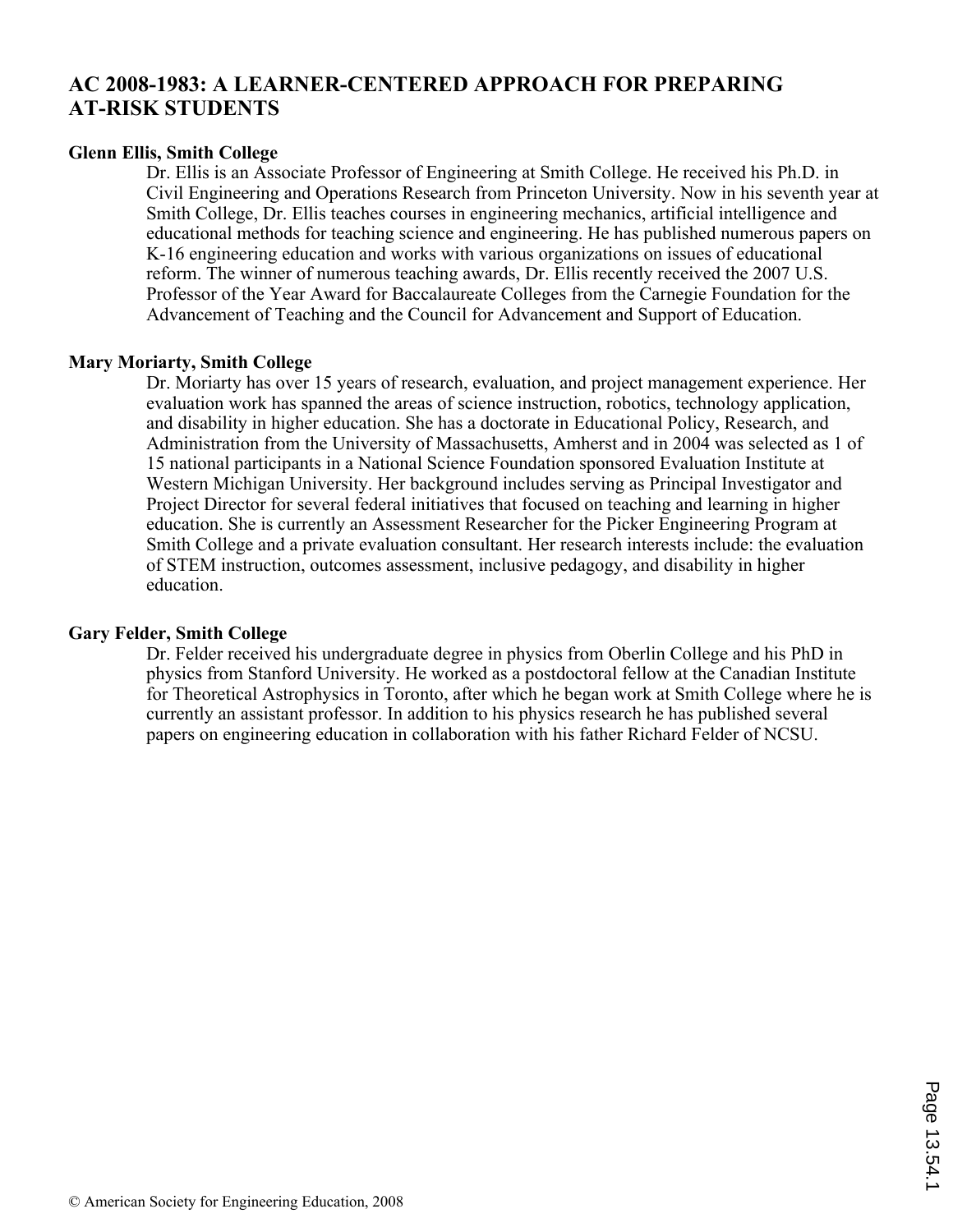## **A Learner-Centered Approach for Preparing At-Risk Students for Success in Engineering**

#### **I. INTRODUCTION**

The Picker Engineering Program, established in 2000, is the first engineering program at an allwomen's college in the United States. One of its aims is to develop learner-centered pedagogies that better attract, educate and retain women in engineering. In their first year at Smith, prospective engineering majors take calculus, physics, chemistry, and computer science, as well as a project-based introduction to engineering. The first engineering course with rigorous scientific content is EGR 270, Continuum Mechanics, which students take in the fall of their sophomore year. Since the program's inception we have found that a number of students struggle in this course because of difficulties with pre-calculus math skills, calculus and physics.

This paper presents the rationale, content, pedagogy and assessment of a one-week course designed to help academically at-risk engineering students in the summer before their sophomore year. The primary goal of the course, Physics and Engineering Problem Solving, is to deepen conceptual understanding and to improve problem-solving skills for selected topics in physics and engineering. A secondary goal is to facilitate the development of a relationship between the participants and Smith's Quantitative Learning Center (QLC). To achieve these goals, the course was developed using learner-centered strategies that are based upon both cognitive and social cognitive theories about learning.

In cognitive theory, learners are seen as constantly building a mental representation or cognitive structure that models their world. This theory suggests that a lecture approach to teaching is not likely to encourage meaningful learning in any but the most highly motivated learners. It also suggests that learning proceeds better when students have a conception of the learning outcomes they are seeking and employ metacognitive skills of self-monitoring and self-regulation to achieve them. To develop these learning outcomes for Physics and Engineering Problem Solving, physics and engineering faculty worked together to identify key content and skills necessary for success in EGR 270 and the engineering program in general. These intended learning outcomes are discussed in Section II and presented in detail in Appendix A. They include understanding motion graphs; plotting integrals and derivatives of a function; improving algebra and trigonometry skills; applying problem-solving strategies including units and limits evaluation; drawing and applying free-body diagrams; and developing a better conceptual understanding of integration and the skills to apply it.

Social cognitive theory suggests that engagement often happens in a context in which students encounter the thinking of others. In this view, learners construct knowledge only after they encounter and use the knowledge in a social context and with the help of scaffolding provided by more knowledgeable individuals. Providing a supportive collaborative environment for this to occur may be particularly critical to the success of women—who are underrepresented and particularly at risk in the engineering classroom. In their study of thousands of women engineering students from  $53$  institutions, Goodman et al.<sup>1</sup> found that women leaving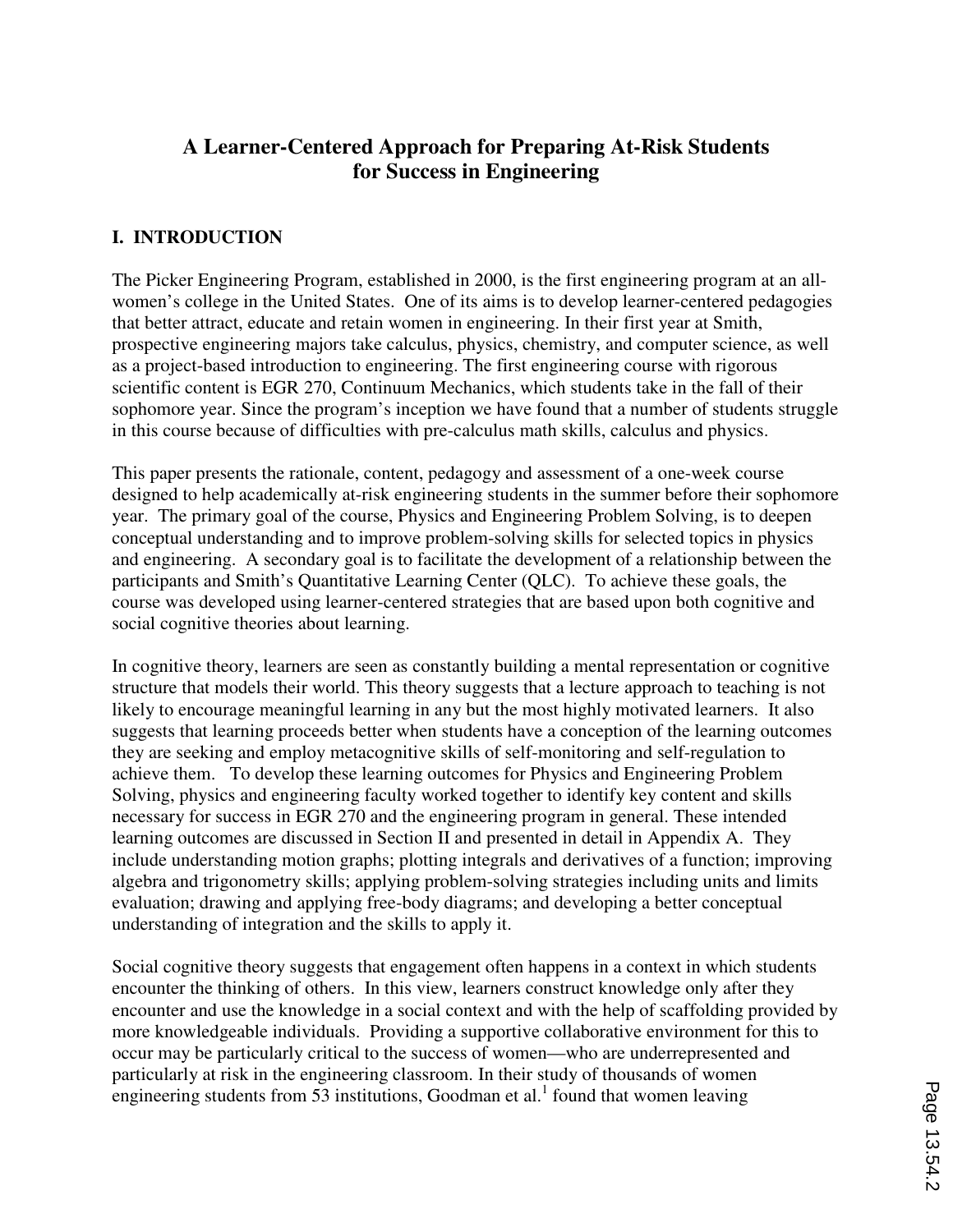engineering programs often cited dissatisfaction with teaching, workload and pace, as well concerns with the program climate—including competitive, unsupportive and discouraging faculty and peers. They summarize the concern of engineering education reformers as follows: "…the interests, socialization, and experiences of women (and other underrepresented groups) are often at odds with traditional engineering structures. These populations tend to flourish, on the other hand, in settings that emphasize hands-on, contextual, and cooperative learning." Thus in Physics and Engineering Problem Solving, an emphasis was placed upon creating a positive social context that supported collaboration, shared thinking, and risk taking, and that facilitated various kinds of engagement with the content in ways likely to build understanding.

Physics and Engineering Problem Solving was offered for the first time in the summer of 2007. Students were invited to attend the course if they received a grade of C+ or below in PHY 117 (Advanced General Physics I) or had taken PHY 115 (General Physics I—a less mathematically advanced version of PHY 117 that covers the same content). Based upon this criterion, twelve students were invited to participate in the course. All decided to participate; however, one student could only be present for two days and is therefore not included in the course assessments. In future years we expect to make the course mandatory for students identified by the above criteria.

## **II. IN THE CLASSROOM**

The class met for six hours a day for five consecutive days during the last week of August. All 11 students attended each session and arrived on time and were actively engaged throughout the entire class time. Prof. Glenn Ellis from the Picker Engineering Program was the lead instructor in the course. Dr. Catherine McCune, Director of the Quantitative Learner Center (QLC), also led a two-hour session and was present for much of the class time. Two Smith engineering students—Shannon Comiskey (a junior) and Briana Tomboulian (a senior)—provided additional assistance in the classroom. Hands-on activities and laboratories, group-learning experiences and class discussion were the primary pedagogies used in the class. Care was taken to address a variety of learning styles for each topic.

#### **Day 1 – Plotting**

The intended learning outcomes for Day 1 focused on understanding and quantitatively plotting position vs. time and velocity vs. time graphs for a given motion and plotting the integral and derivative of a graph.

#### *Activities:*

- The course started with an introduction of the participants, pedagogy and content. This included framing the class in terms of bringing together a community of learners who share cognitive responsibility and in which each member feels safe to make mistakes and ask questions. Students were also encouraged to focus on identifying their own learning needs during the course and to work at their own pace within the course framework to address these needs. The role of formative assessment for helping them identify these needs and monitor their progress was also discussed.
- Students completed a content-based pre-assessment (see Appendix B).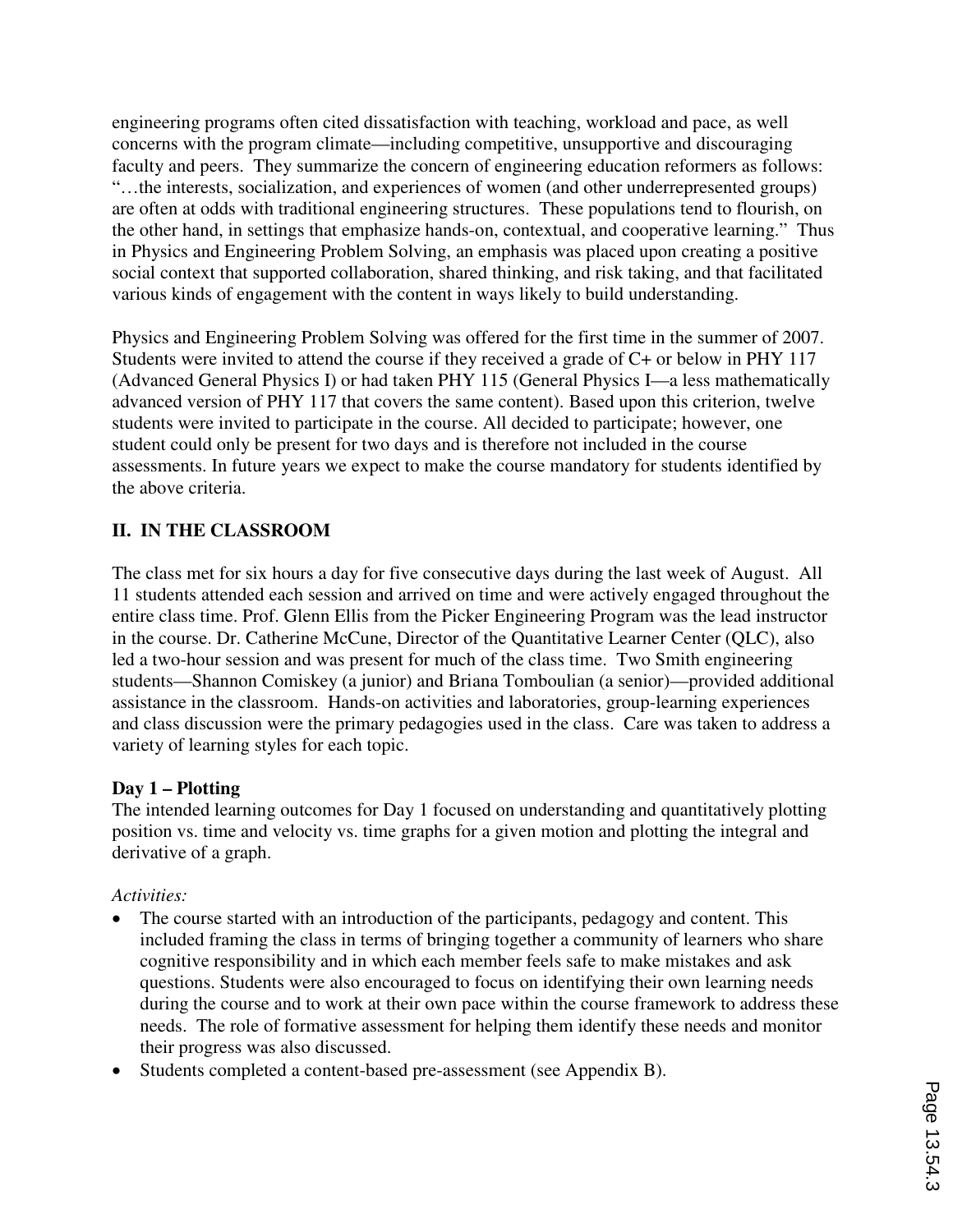- Students worked on developing an intuitive understanding of position-time and velocity-time graphs and the derivative/integral relationship between them by completing an extensive series of kinesthetic activities. In these activities students used Vernier motion detectors<sup>2</sup> to measure and plot their position or velocity in real time as they walked to match different motion graphs or descriptions of motion. (Details of these activities are given in Ellis and Turner<sup>3</sup>.)
- Students practiced plotting motion graphs from motion descriptions (and vice-versa) and plotting integrals and derivatives of functions.
- Peer teaching was used as student teams took turns demonstrating and explaining complicated position-time and velocity-time graphs to the rest of the class.

### **Day 2 – Problem-Solving Methods (units, limits, framework) and Algebra**

The intended learning outcomes for Day 2 focused on problem-solving approaches, evaluating solutions and units, and solving single and simultaneous equations.

#### *Activities:*

- Students decided to spend part of the day finishing plotting activities from Day 1.
- Students participated in an interactive lecture and problem-solving session led by the QLC director that focused on algebra and solving equations.
- The Expert Problem Solving Framework (see Appendix D) was discussed within the context of the expert-novice research on learning. The skills needed to check units and evaluate answers were particularly stressed and students practiced them in a variety of activities. For example, in one activity students were given engineering exam questions and checked sample answers by evaluating the units and limits of the answer. The instructor continued to model the framework by using it to evaluate answers throughout the week.

### **Day 3 – Newton's Laws**

The intended learning outcomes for Day 3 focused on understanding Newton's Laws, drawing free-body diagrams and solving one-dimensional dynamics problems.

### *Activities:*

- Students completed a discussion-activity session on Newton's Laws that focused on improving conceptual understanding and the ability to draw free-body diagrams. The prompts for the discussions included activities in which students explained Newton's Laws to each other in their own words, answered numerous concept questions, and applied procedures for identifying Newton Third Law force pairs and drawing free-body diagrams. Several kinesthetic activities were included. In one, students explained the forces they felt on their feet while jumping and then used Vernier force plates<sup>4</sup> to plot these forces in real-time.
- Students learned about how dynamics concepts fit together through exploring and applying a dynamics concept map that illustrated how Newton's Laws related motion to its causes (see Appendix E).
- Students completed a discussion-activity session that focused on addressing misconceptions related to friction forces. Concept questions and kinesthetic activities—such as examining the friction forces felt while walking and running—were used to direct discussion.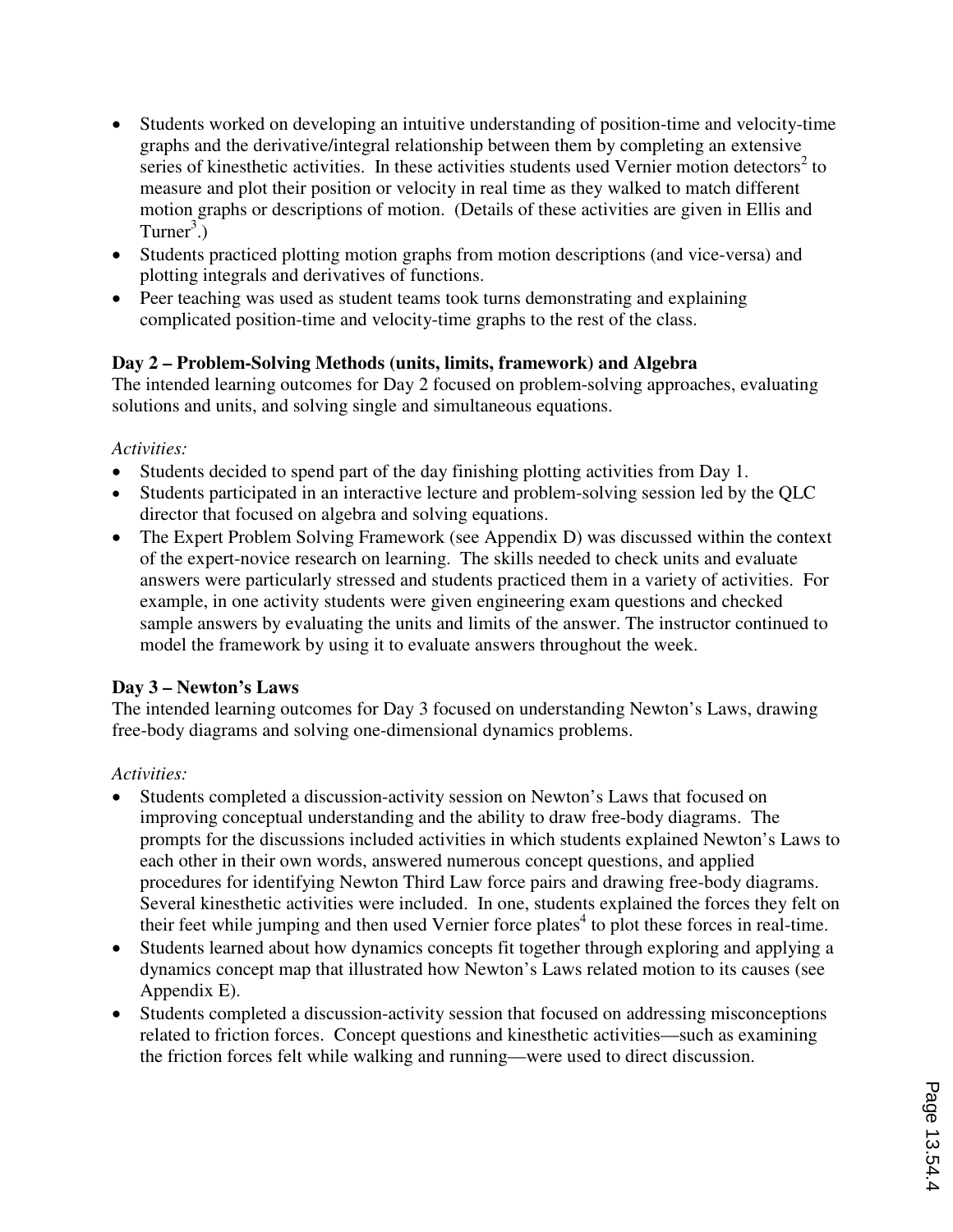- Students worked in teams to solve dynamics exam problems from PHY 117. As the instructor and student assistants noticed common misconceptions, they were addressed in short class discussions.
- Students toured the QLC and participated in a question and answer session with its director.
- The final activity of the day examined the dynamics of an elevator ride. Students began by drawing free-body diagrams of themselves riding an elevator and shared their predictions with their lab partners. They tested their predictions by riding an elevator while standing on a Vernier force plate that produced real-time graphs of their apparent weight.

## **Day 4 – Trigonometry**

The intended learning outcomes for Day 4 focused on applying trigonometry to find vector components and solve two-dimensional dynamics problems.

### *Activities:*

- Students decided to continue working on solving dynamics problems started in Day 3.
- Basic trigonometry concepts were reviewed and applied in the context of solving mechanics problems.
- Students worked on two-dimensional dynamics problems that integrated most of the content covered during the week. This provided an opportunity for students to evaluate their learning needs and receive extensive individualized help.
- Students ended the day with a social event—going out for ice cream as a class.

## **Day 5 – Integration**

The intended learning outcomes for Day 5 focused on conceptual understanding of a differential element and finding masses and centroids using integration.

### *Activities:*

- A short lecture, discussion and example problems were used to improve student conceptual understanding of differential elements and how they are used in performing integration. Students applied this knowledge by working individually or in groups to determine the masses of areas with non-constant density and also the centroids of areas.
- Students completed a content-based post-assessment (see Appendix C).
- Students participated in a class discussion focusing on strategies for learning and for success in their classes.
- Students met with the course instructor and the director of the QLC to review their progress on the content-based assessments and to articulate their academic goals. Based upon this information, strategies and content to be focused upon in the coming semester were discussed and most students scheduled a meeting with the QLC director for the first week of classes.

## **III. RESEARCH METHODOLOGY**

At the beginning and end of the course students completed content-based assessments designed to measure their progress in achieving the intended learning outcomes. At the end of the course students also completed a brief self-assessment survey to gather information in three categories: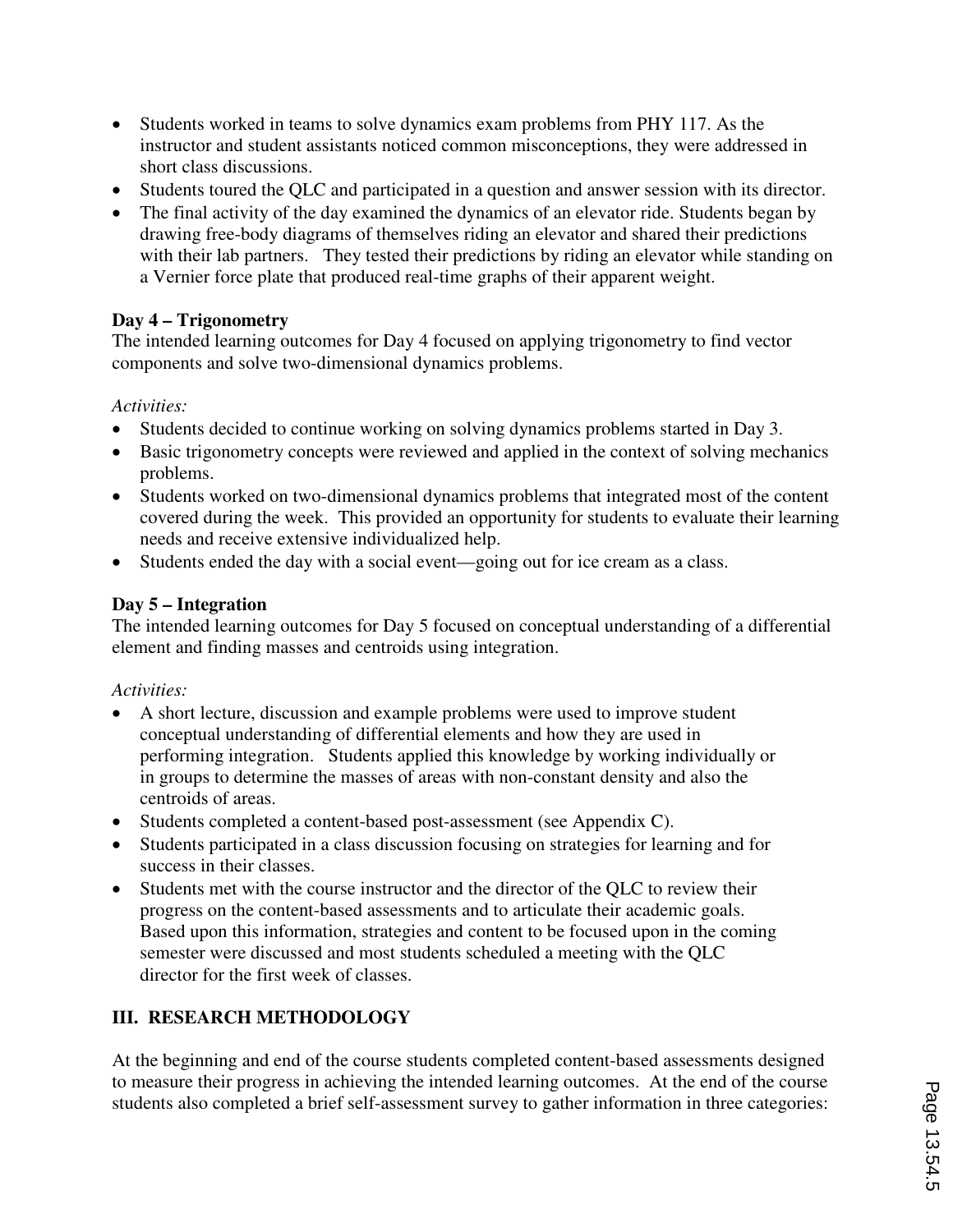pedagogical methods, confidence levels, and interest in continuing in engineering. Finally, the grades of students who subsequently participated in EGR 270 and the attendance of class participants at the QLC were examined.

#### **Participants**

Eleven students participated in the week-long seminar. All participants were pre-engineering majors and had previously taken a physics course in which they received a grade of C+ or below. Participation in the class was voluntary and required that they return to campus a week before the general student population. Participants were all sophomores and were from diverse ethnic backgrounds, including Asian, African-American, Hispanic, Caucasian, and multiracial.

#### **Data Collection and Analysis**

#### *Assessment of Intended Learning Outcomes*

Students were assessed for content understanding related to the intended learning outcomes at the beginning and end of the course using two similar one-hour assessments consisting of 12 questions. The pre-assessment tool is provided in Appendix B. The student solutions for each question were marked as being correct, having minor errors or having major errors. The results are shown in Table 1. This table shows that students entered the course with adequate skills in solving basic single and simultaneous equations, as well as solving basic problems in trigonometry. Because of the pre-assessment results, less time than originally scheduled was allocated to these subject areas and only minor improvements were measured in the postassessment. The one exception was the significant increase in student performance in applying trigonometry to solve two-dimensional dynamics problems.

Many students entered the course with inadequate knowledge and skills in the following areas: drawing graphs of the integral and derivative of a function, drawing free-body diagrams and applying Newton's laws of motion, and integration. The deficiency in integration was particularly notable in that no student in the class was able to make any progress in calculating the mass of a triangle with varying density while completing the pre-assessment. (Although the assessment stated that they should only attempt the integration problem if they had time, it should be noted that all of the students handed in the assessment with time to spare.) All of these content areas showed large improvements in the post-assessment. Pre-and post-assessment results are shown in Table 2.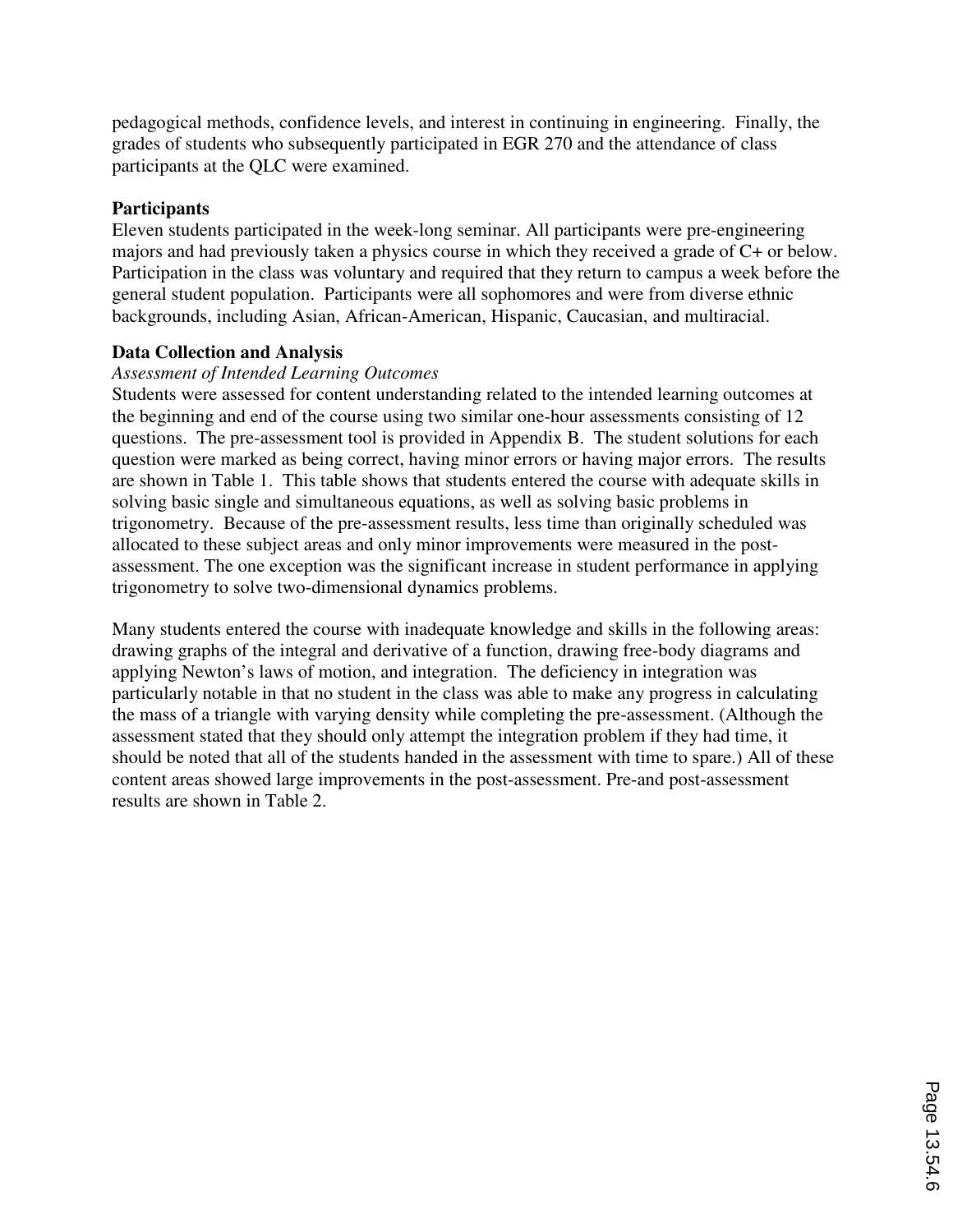| <b>Intended Learning</b>                                                                                                                              |                  | <b>Pre-Assessment Solution</b> |                  | <b>Post-Assessment Solution</b> |                               |         |  |
|-------------------------------------------------------------------------------------------------------------------------------------------------------|------------------|--------------------------------|------------------|---------------------------------|-------------------------------|---------|--|
| <b>Outcome Assessed</b>                                                                                                                               |                  | <b>Minor</b><br><b>Errors</b>  | Correct          | <b>Major</b><br><b>Errors</b>   | <b>Minor</b><br><b>Errors</b> | Correct |  |
| Given a description of the motion of an object in one<br>dimension, plot position vs. time and velocity vs.<br>time.                                  | $\boldsymbol{0}$ | 7                              | 4                | $\mathbf{0}$                    | 1                             | 10      |  |
| Given a plot of position or velocity vs. time for an<br>object in one dimension, generate the other plot<br>(velocity or position).                   | 6                | $\overline{4}$                 | 1                | 1                               | 1                             | 9       |  |
| Given a plot of position or velocity vs. time for more<br>than one object in one dimension, give a clear,<br>English description of the motion.       | 1                | 5                              | 5                | $\boldsymbol{0}$                | 2                             | 9       |  |
| Solve an equation for a variable (whether the other<br>terms are numbers, other variables, or both).                                                  | $\boldsymbol{0}$ | 1                              | 10               | $\boldsymbol{0}$                | $\boldsymbol{0}$              | 11      |  |
| Solve simultaneous equations for a specified variable,<br>eliminating one (or more) other specified variables.                                        | $\mathbf{1}$     | $\mathfrak{2}$                 | 8                | $\boldsymbol{0}$                | 3                             | 8       |  |
| Given a formula, analyze its units and check if they<br>are correct.                                                                                  | $\overline{2}$   | $\overline{4}$                 | 5                | $\mathbf{0}$                    | $\mathbf{0}$                  | 11      |  |
| Given a description in words of an object with forces<br>on it in 1D, draw a free-body diagram This<br>includes identifying third law pairs.          | 8                | 1                              | $\boldsymbol{2}$ | $\Omega$                        | 6                             | 5       |  |
| Given a description in words of multiple objects with<br>forces on them in 1D, draw a free-body diagram.                                              | 9                | 1                              | 1                | $\mathbf{0}$                    | 4                             | 7       |  |
| Given some angles and/or sides of a triangle, find<br>other angles, sides, and trigonometry functions using<br>the Pythagorean theorem and SOHCAHTOA. | $\overline{2}$   | 1                              | 8                | $\mathbf{0}$                    | $\overline{0}$                | 11      |  |
| Given a figure with angles labeled in one or more<br>places, figure out what other angles in the figure must<br>be equal to the given ones.           | $\boldsymbol{0}$ | 1                              | <b>10</b>        | $\theta$                        | 1                             | 10      |  |
| Given a description in words of an object with forces<br>on it in 2D, draw a free-body diagram Break a<br>vector into components along tilted axes.   | 3                | 5                              | $\mathbf{3}$     | $\boldsymbol{0}$                | 5                             | 6       |  |
| Find the mass of a figure by integration.                                                                                                             | 11               | $\boldsymbol{0}$               | $\bf{0}$         | $\overline{2}$                  | 3                             | 6       |  |

Table 1: Pre- and post-assessment of intended learning outcomes (based on 11 students attending the class).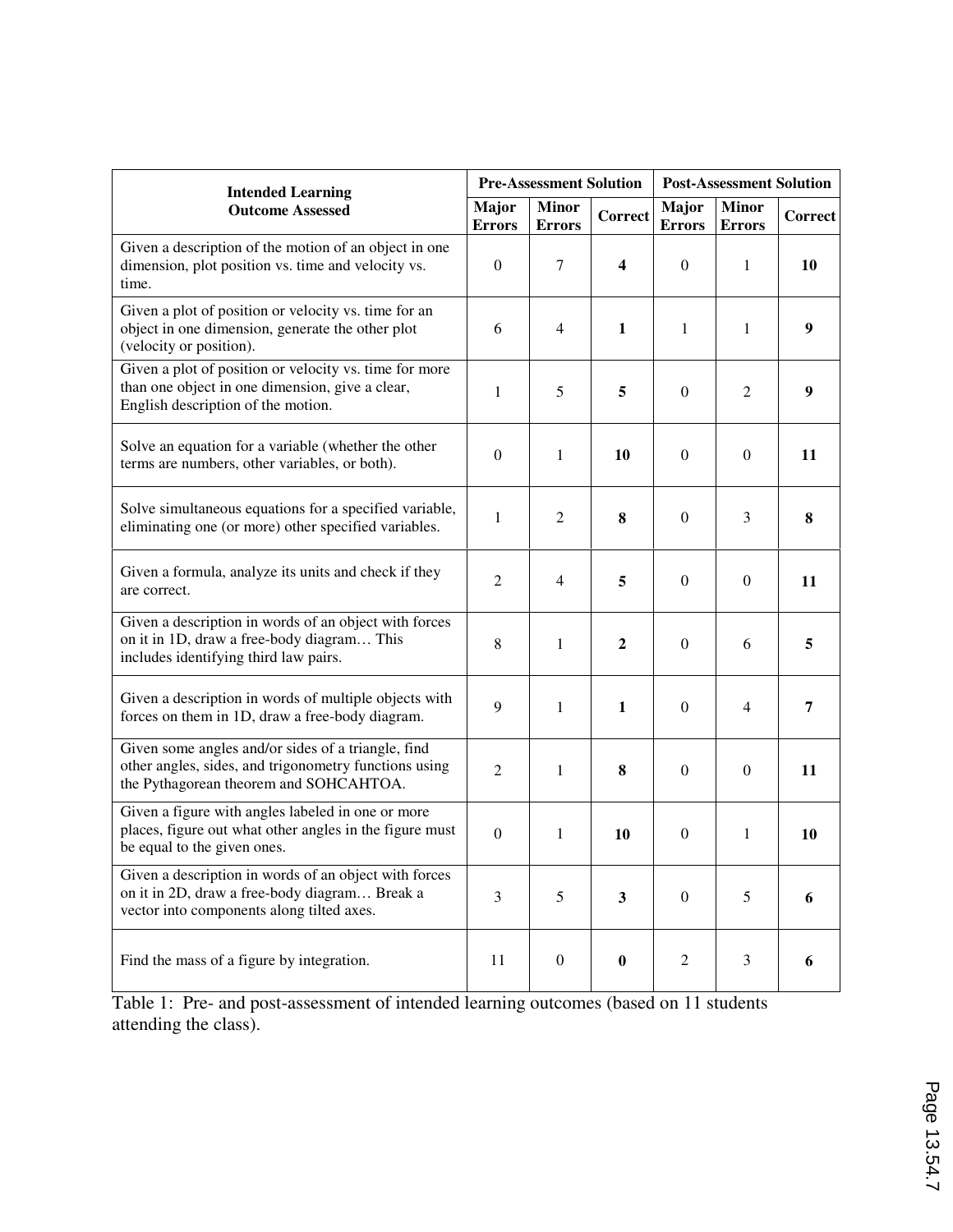#### *Self-Assessment Survey*

In order to gather information about student perceptions and reactions after taking the class, Dr. Mary Moriarty, Assessment Researcher for the Picker Engineering Program, administered a brief self-assessment survey. The survey consisted of 15 numeric and three open-ended questions. All 11 students filled out the survey on the last day of class. The results are reported in Table 2.

An analysis of the results showed a positive response in all categories. Several questions were designed to elicit information regarding the pedagogical methods, i.e. learner-centered approach, incorporating teamwork and the use of multiple methods for students to engage in the learning process. The student responses to the teaching methods were overwhelmingly positive. Ninety-one percent of the students agreed or strongly agreed that both the methods used to teach the class and working in teams was helpful to them. They (91%) also reported that walking the plots (a kinesthetic learning method) and using motion detectors (a hands-on learning activity) helped them to better understand position-time and velocity-time graphs. One hundred percent of the students agreed or strongly agreed that they now understood these concepts on a deeper level.

Student responses to questions regarding their confidence levels after taking the class were also favorable. This is important because research has shown that the retention of women in engineering is related to confidence levels.<sup>5</sup> Eighty-three percent of the students agreed or strongly agreed that they were more confident of their physics abilities, 100% reported that they were more confident of their mathematical abilities, and notably, 100% of the students reported they were more confident of their ability to succeed in engineering. Student responses to open-ended questions also confirmed an increase in confidence. For example, one student reported that she was surprised she had learned and understood the concepts of Newton's Laws now. She indicated that, previously, it was something she didn't want to attempt, but now she was more confident. Another student reported that she learned "calculus stuff" that—even though she had done it in physics – had never made sense to her. She echoed the responses of her fellow students and indicated that she now feels more confident about integration.

In addition to feeling more confident, students indicated that the course had a positive impact on their desire to continue in engineering. Ninety-one percent of the students agreed or strongly agreed that they were now more likely to take additional engineering classes, with only one student remaining undecided. Students (73%) also indicated that they developed learning strategies that would help them in other classes and 100% now felt more a part of a learning community. Overall, students had a very positive response to all aspects of the class. They reported that the class was fun and interesting, that the professor and teaching assistants were helpful, and that they liked moving around and "testing" their theories.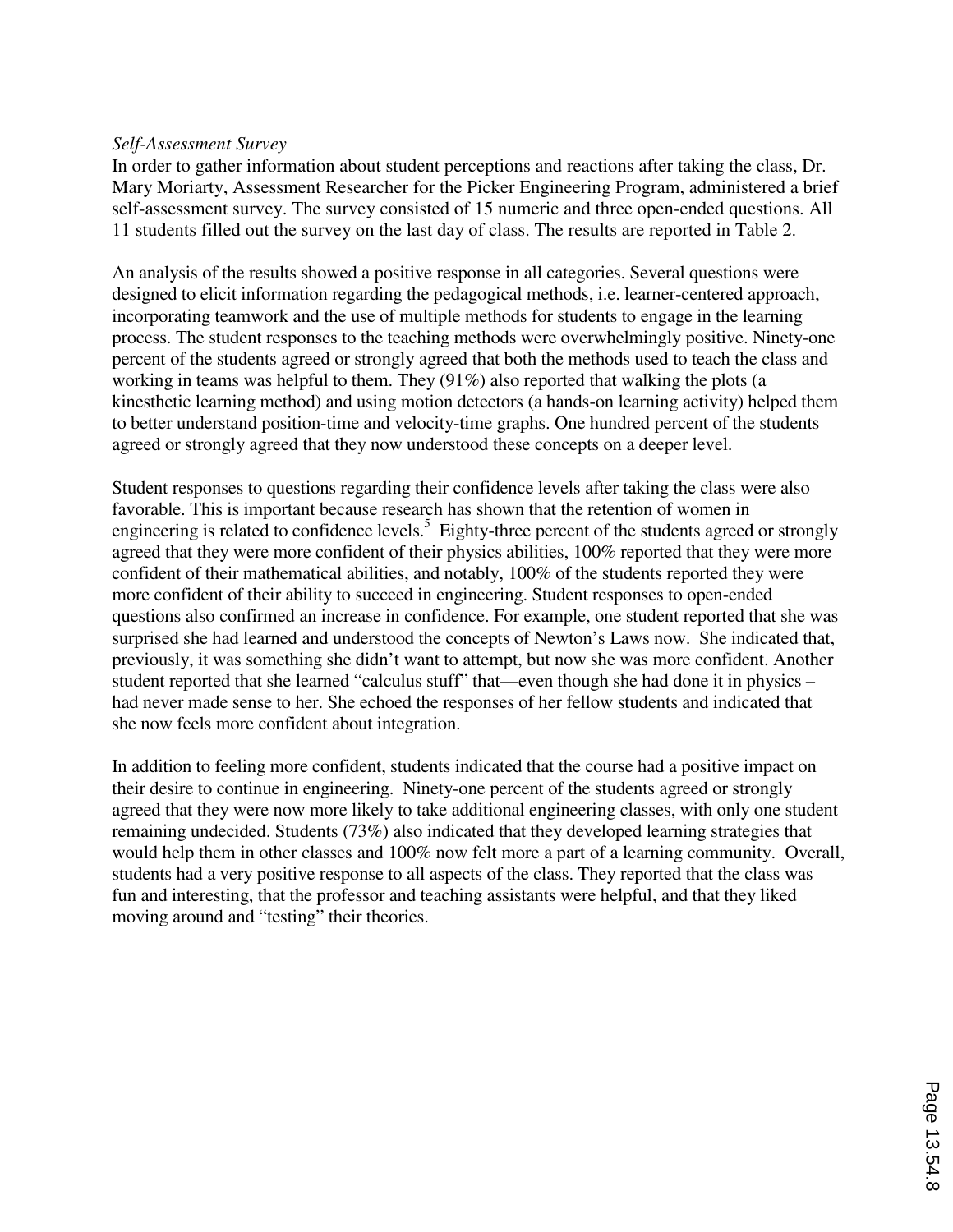| <b>Variables</b> |                                                                                                           |                  | Mean             |                |                         |                  |      |
|------------------|-----------------------------------------------------------------------------------------------------------|------------------|------------------|----------------|-------------------------|------------------|------|
|                  |                                                                                                           | <b>SD</b>        | D                | $\bf{U}$       | A                       | <b>SA</b>        |      |
| 1.               | The methods used to teach this course were helpful to me.                                                 | $\theta$         | $\overline{0}$   | 1              | 1                       | 9                | 4.73 |
| 2.               | Walking the plots helped me to better understand the concepts being<br>taught.                            | $\theta$         | 1                | $\Omega$       | 3                       | $\overline{7}$   | 4.45 |
| 3.               | I feel that I am more a part of a learning community.                                                     | $\theta$         | $\mathbf{0}$     | $\Omega$       | 4                       | $\overline{7}$   | 4.64 |
| 4.               | Working in teams was helpful to me.                                                                       | $\theta$         | $\boldsymbol{0}$ | 1              | 3                       | 7                | 4.55 |
| 5.               | I feel more confident in my ability to succeed in engineering.                                            | $\theta$         | $\Omega$         | $\Omega$       | 4                       | $\overline{7}$   | 4.64 |
| 6.               | I am more likely to seek out help from the Quantitative Learning Center.                                  | $\theta$         | $\boldsymbol{0}$ | $\Omega$       | 5                       | 6                | 4.55 |
| 7.               | The use of the motion detector helped me to better understand position-<br>time and velocity-time graphs. | $\overline{0}$   | $\boldsymbol{0}$ | 1              | 4                       | 6                | 4.45 |
| 8.               | I am more likely to take additional engineering classes.                                                  | $\theta$         | $\Omega$         | 1              | 4                       | 6                | 4.45 |
| 9.               | I now understand plotting of position-time and velocity-time at a deeper<br>level than I previously did.  | $\boldsymbol{0}$ | $\boldsymbol{0}$ | $\theta$       | 3                       | 8                | 4.73 |
|                  | 10. I am more confident in my mathematical abilities.                                                     | $\theta$         | $\overline{0}$   | $\Omega$       | 4                       | $\overline{7}$   | 4.64 |
|                  | 11. I am more confident in my physics abilities.                                                          | $\Omega$         | $\overline{0}$   | 2              | 4                       | 5                | 4.27 |
|                  | 12. I developed some learning strategies that will help me in other classes.                              | $\boldsymbol{0}$ | $\boldsymbol{0}$ | 3              | 1                       | 7                | 4.36 |
|                  | 13. I wish that I had taken this class sooner.                                                            | $\overline{0}$   | $\mathbf{0}$     | $\overline{0}$ | $\mathbf{2}$            | $\boldsymbol{9}$ | 4.82 |
|                  | 14. I understand the importance of learning from mistakes.                                                | $\Omega$         | $\overline{0}$   | $\Omega$       | $\overline{\mathbf{4}}$ | $\overline{7}$   | 4.64 |
|                  | 15. I now understand Newton's laws at a deeper level than I previously did.                               | $\Omega$         | $\boldsymbol{0}$ | 2              | 3                       | 6                | 4.36 |
|                  | 16. I learned more than I expected in this class.                                                         | $\boldsymbol{0}$ | $\boldsymbol{0}$ | 0              | 1                       | 10               | 4.91 |

Table 2: Variables by frequency and mean, (based on a scale of 1 to 5; SD=Strongly Disagree, SA=Strongly Agree)

#### *Post-Course Follow-up*

Early data from the Fall 2007 semester indicates that the gains associated with the Physics and Engineering Problem Solving class may have resulted in only modest long-term gains in other classes. Nine of the 11 students (including two who planned to quit engineering before taking the summer class) decided to enroll in the next-level core engineering class (EGR 270 Continuum Mechanics) and achieved moderate success. One student received a grade of B, five students received a C, and three received a D grade for the semester. It is not known whether students would have received lower grades had they not participated in the summer class or how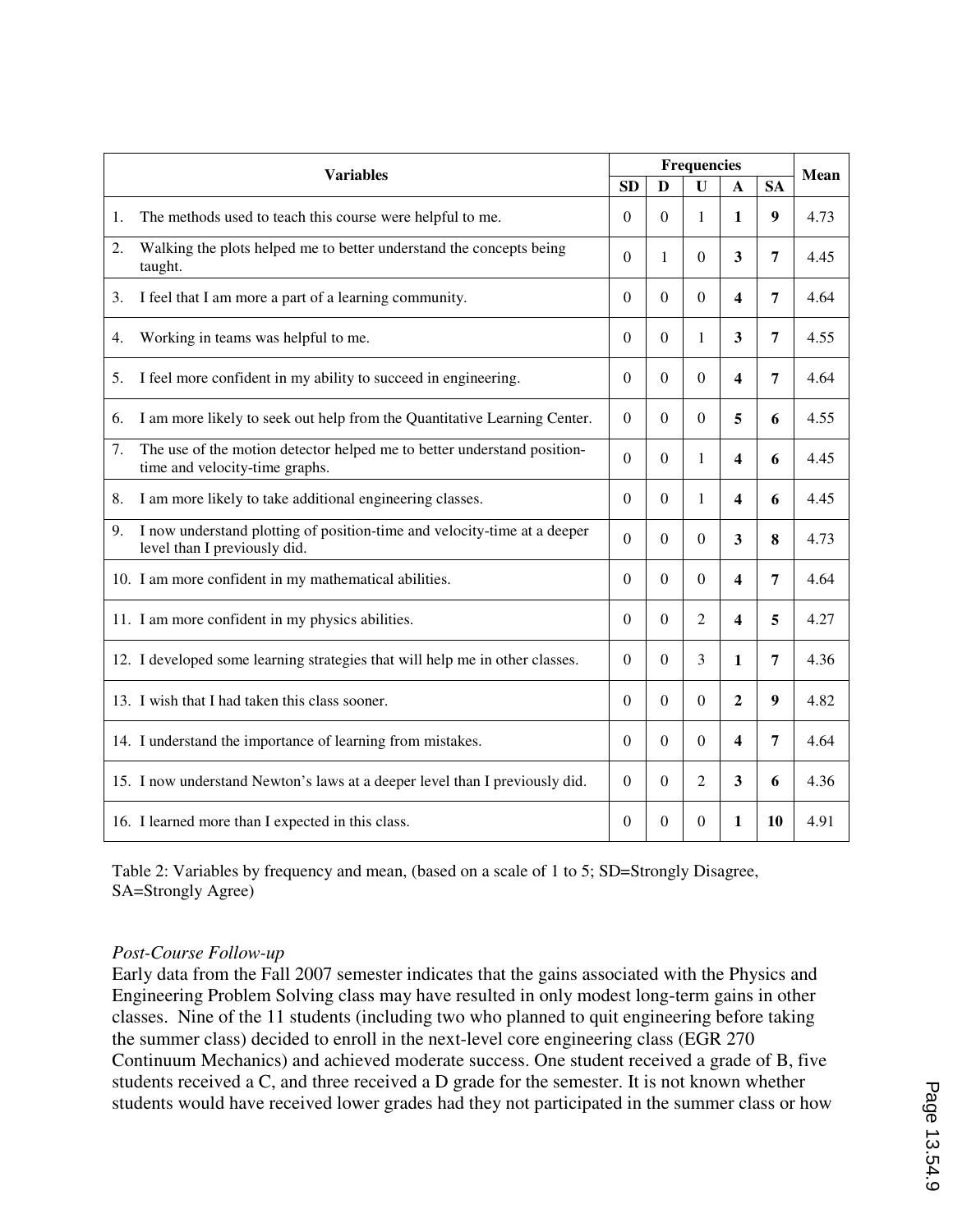students have progressed in their other courses. At this time grades are not available for other courses taken and no data is available regarding student perceptions about learning/teaching methods used in EGR 270. An examination of records from the Quantitative Learning Center indicates that only two of the nine students sought academic assistance despite previously indicating that they were likely to do so. In addition, tutorial visits for the each of the nine students were limited to just a few. The reasons for this lack of participation are not known and additional research will be conducted to gain a better understanding of academic progression, participation in support services, and student perception. It should also be noted that records are not kept for meetings with tutors assigned to specific courses (as contrasted to the tutors addressing more general individualized needs in the QLC), so any follow-up with these tutors was not measured.

#### **IV. DISCUSSION**

Drawing upon a broad research base, the National Research Council (NRC) recently reported the following points as key to successful learning<sup>6</sup>.

- 1. Students come to the classroom with preconceptions about how the world works. If their initial understanding is not engaged, they won't change or they may learn for the test and revert to preconceptions.
- 2. To develop competence in an area, students must (a) have a deep foundation of factual knowledge, (b) understand facts and ideas in the context of a conceptual framework, and (c) organize knowledge in ways that facilitate retrieval and applications.
- 3. A metacognitive approach [involving the learners' knowledge of their own thought process] to instruction can help students learn to take control of their own learning by defining learning goals and monitoring their progress in achieving them.

We will use these points as a framework to discuss the approach to teaching and learning that took place in the course.

1. The NRC writes that instruction can be viewed as "helping the students unravel individual strands of belief, label them, and then weave them into a fabric of more complete understanding." This requires designing classroom experiences and formative assessments that help "make students' thinking visible to themselves, their peers, and their teacher."<sup>6</sup>

In Physics and Engineering Problem Solving, this was accomplished through (1) a variety of kinesthetic activities exploring dynamics concepts, (2) concept questions designed to reveal common misconceptions, (3) questions requiring students to write or verbalize their understanding of concepts in their own words, (4) laboratories that involved making predictions about physical behavior, and (5) the content-based assessments at the beginning and end of the course. In many of the kinesthetic activities students were able to discover and address their misconceptions themselves. For example, students trying to walk a motion that matched a given position-time graph saw in real-time if their movement was successful. If it was not, the lab group would discuss the discrepancies and revise their walking motion until they were successful. In many of the other activities the instructor was needed to provide feedback and to lead impromptu discussions, demonstrations or activities that addressed the identified misconception.

As presented earlier, student responses to these methods were very positive. It is interesting to note that there were no negative student responses (either informally expressed to the teaching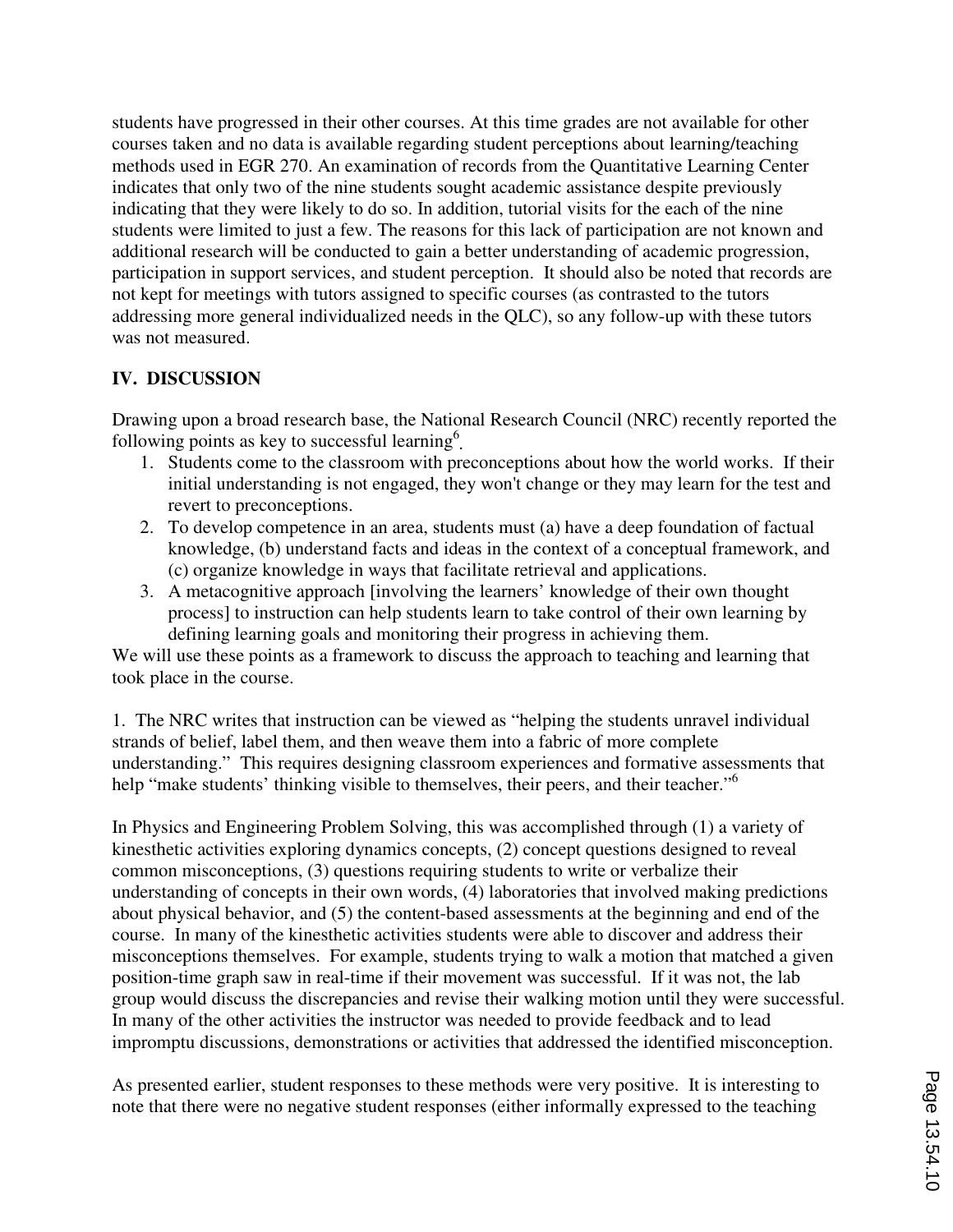team or formally through the post-course surveys) to the content-based assessments. This may have been due in part to making the role of formative assessment in the learning process explicit throughout the course. Many students did express satisfaction in seeing how much they learned during the week when they compared their pre- and post-assessment performances; this may have been a factor in the measured increases in confidence.

2. From the research that compares the performances of experts and novices, we know that experts approach problem solving and organize their knowledge in very different ways from novices. For example, when asked to describe their approach to solving physics problems, experts tend to mention major principles or laws that are applicable and the rationale of why and how they can be applied. By contrast, novices typically refer to equations and how they can be manipulated. $6,7,8$  The NRC writes:

Experts' thinking seems to be organized around big ideas in physics, while novices tend to perceive problem solving in physics as memorizing, recalling, and manipulating equations to get answers. When solving problems, experts in physics often pause to draw a simple qualitative diagram—they do not simply attempt to plug numbers into a formula…Experts appear to possess an efficient organization of knowledge with meaningful relations among related elements clustered into related units that are governed by underlying concepts and principles.<sup>6</sup>

To address the expert/novice research, two pedagogical tools were used in the course to help students take an expert approach to problem solving and to organize their knowledge in meaningful ways. The first tool is the Expert Problem Solving Framework (see Appendix D). In this framework, an expert approach to problem solving is broken down into steps in a way that can be understood and applied by the students. Using this framework, students first draw a picture that translates the problem statement into specific variables. Students then identify key ideas or principles that apply and solve the resulting equations. Finally, they evaluate their answer and check the units of their answer. The students were first introduced to this framework in PHY 117. The framework was reintroduced to the Physics and Engineering Problem Solving students in the context of a discussion of expert/novice research. While the entire framework was modeled by the instructor and used by the students throughout the week (much to the surprise of the students who noted that they rarely saw such clear connections across courses and instructors), the focus was initially on evaluation and unit analysis. In one activity, students were given problems and possible answers from engineering courses that the students were to take in their future. They evaluated the answers by finding how the answers changed as the variables in the problem were taken to their limits. In the same problems, they also simplified units in complex answers to see if they were consistent and reasonable. Students were highly engaged in this activity and the expert/novice discussion. It appeared that learning about how to become an expert and practicing evaluating answers of future courses may have had an empowering effect and contributed to their increased confidence.

The Dynamics Conceptual Framework (see Appendix D) was the second tool used to help students develop an expert's competence. This framework illustrates the interconnections among free-body diagrams, Newton's Laws and motion graphs. Similar to a concept map, its purpose is to help make issues of knowledge, knowledge structure, and the way ideas are related more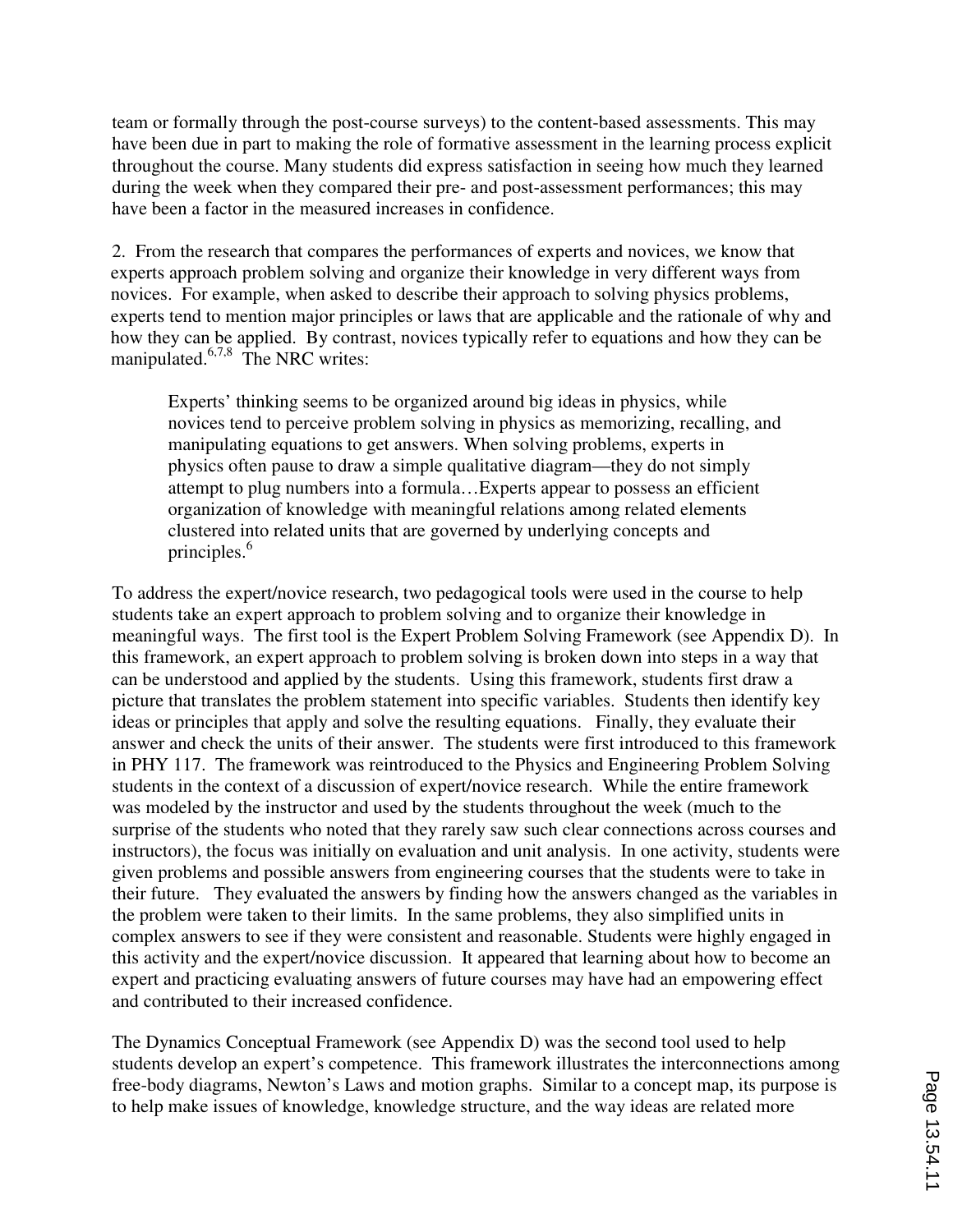explicit to students. It was used to organize the dynamics concepts explored in the class and also as an aid in problem solving by helping students identify solution pathways. A detailed discussion of the framework and its application in the classroom are given in Ellis and Turner<sup>9</sup> and Ellis et al. $^{10}$ 

3. Theory directs us to believe that the best way to teach metacognitive strategies is to first model their use explicitly and then, in a variety of ways, encourage students to internalize the strategies. In Physics and Engineering Problem Solving, the pedagogies used in the classroom were discussed regularly and the purpose of each activity in the learning process was made explicit. Students were often asked to focus not only on what they were learning, but also to think about what they wanted or needed to learn, how they were going to monitor their progress and how they planned to achieve their goals. Consistent with the need for students to take greater responsibility for their learning, a variety of decisions regarding the content and pace of the course were made by the students in the class. For example, students decided to slow down the pace on Days 2 and 4 to spend more time on graphing and dynamics, but decided to increase the pace at the end of the course to allow time to study integration. It is also noteworthy that many in the class identified that their learning need was to better understand integration at the conceptual level. Within the framework of each day, students made decisions regarding the pace and focus of their own learning, and the activities pursued in the afternoon of Day 4 were totally up to the student. Finally, the student meeting with the QLC director and course instructor on Day 5 focused on helping students start to take control of their learning based upon the contentbased assessments.

Although the class was successful by a number of measures, the long-term impact of the intervention remains unclear and merits further research. Undoubtedly a single week is insufficient in scope to provide the level of support required by many academically at-risk students. Thus the authors support the development of a more extensive system of monitoring, intervention and support for students. This system should start at the earliest possible time in a student's education. The need for earlier interventions is also supported by our assessment data: all of the students indicated that they wished they had taken the course earlier. Based upon the positive response to the course presented in this paper, we also strongly recommend that these interventions be learner-centered and based upon the research on learning.

### **V. CONCLUSIONS**

A one-week course designed to help academically at-risk rising engineering sophomores in the areas of physics and mathematics was created and assessed. A learner-centered approach based upon both cognitive and social cognitive theories was shown to be effective in terms of achieving the intended learning outcomes developed for the course. These included an improved understanding of motion graphs, plotting integrals and derivatives of a function, algebra and trigonometry skills, problem-solving strategies including units and limits evaluation, drawing and applying free-body diagrams, and understanding integration and its application. A student self-assessment also supported that the methods used in the course—including kinesthetic learning with motion detectors, hands-on applications, emphasizing conceptual understanding and framing knowledge, group problem solving, and individual tutoring—were all effective. The self-assessment indicated raised student confidence levels and a desire to continue in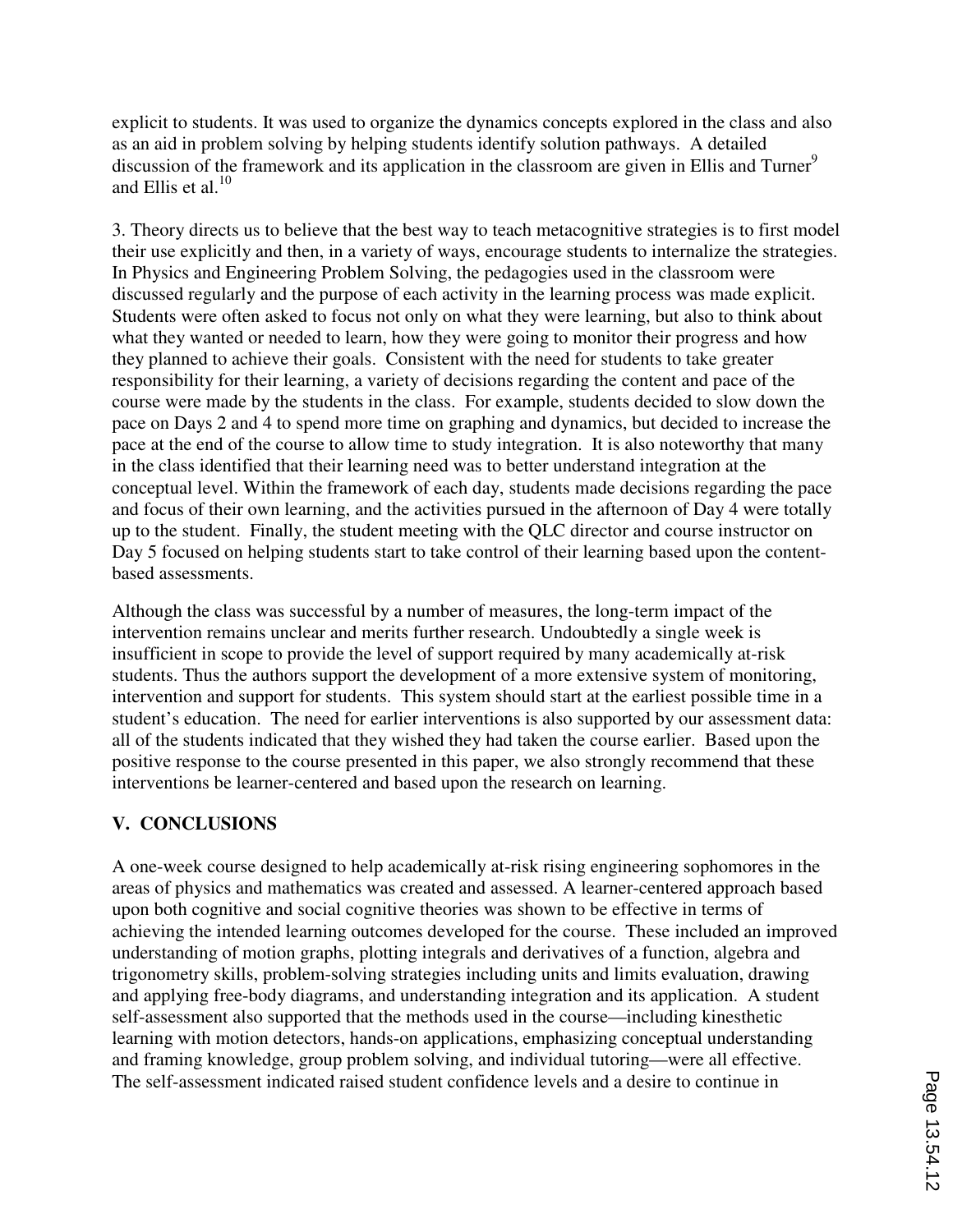engineering. In spite of these short-term successes, the long-term student impact remains unclear and will be addressed through further study and interviews of the students in the class.

## **VI. ACKNOWLEDGEMENT**

The authors would like to acknowledge the help of Dr. Richard Felder in the development of the course. His advice on writing the intended learning outcomes is particularly appreciated. We would also like to thank Briana Tomboulian and Shannon Comiskey for their contributions in making the initial offering of Physics and Engineering Problem Solving a success. Their dedication to helping their classmates learn captures the spirit of a community of learners.

#### **VII. REFERENCES**

 [1] Goodman, I.F., Cunningham, C.M., Lachapelle, C., Thompson, M., Bittinger, K., Brennan, R.T., and Delci, M., *Final Report of the Women's Experiences in College Engineering (WECE) Project*, Goodman Research Group, Inc., Cambridge, MA (2002). [2] Motion dectors available from Vernier Software & Technology, Beaverton, OR. [3] Ellis, G.W. and Turner, W.A., "Improving the Conceptual Understanding of Kinematics through Graphical Analysis," Proceedings of the *American Society for Engineering Education Annual Conference and Exposition*, Montreal, Canada (2002). [4] Force plate available from Vernier Software & Technology, Beaverton, OR. [5] Seymour, E. and Hewitt, N.M., *Talking About Leaving*, Westview Press, Boulder, CO (1997). [6] NRC Commission on Behavioral and Social Sciences and Education, *How People Learn*, National Academy Press, Washington, D.C. (2000). [7] Larkin, J.H., "Information Processing Models in Science Instruction," *Cognitive Process Instruction*, edited by J. Lochhead and J. Clement, Franklin Institute Press, Philadelphia (1979). [8] Chi, M.T.H., Feltovich, P. J., and Glaser, R., "Categorization and Representation of Physics Problems by Experts and Novices," *Cognitive Science*, Vol. 5 (1981). [9] Ellis, G. W. and Turner, W. A., "Helping Students Organize and Retrieve their

Understanding of Dynamics," Proceedings of the *American Society for Engineering Education Annual Conference and Exposition*, Nashville, Tennessee (2003).

[10] Ellis, G.W., Rudnitsky, A. and Silverstein, B. "Using Concept Maps to Enhance Understanding in Engineering Education," *International Journal of Engineering Education,* Vol*.* 20., No. 6 (2004).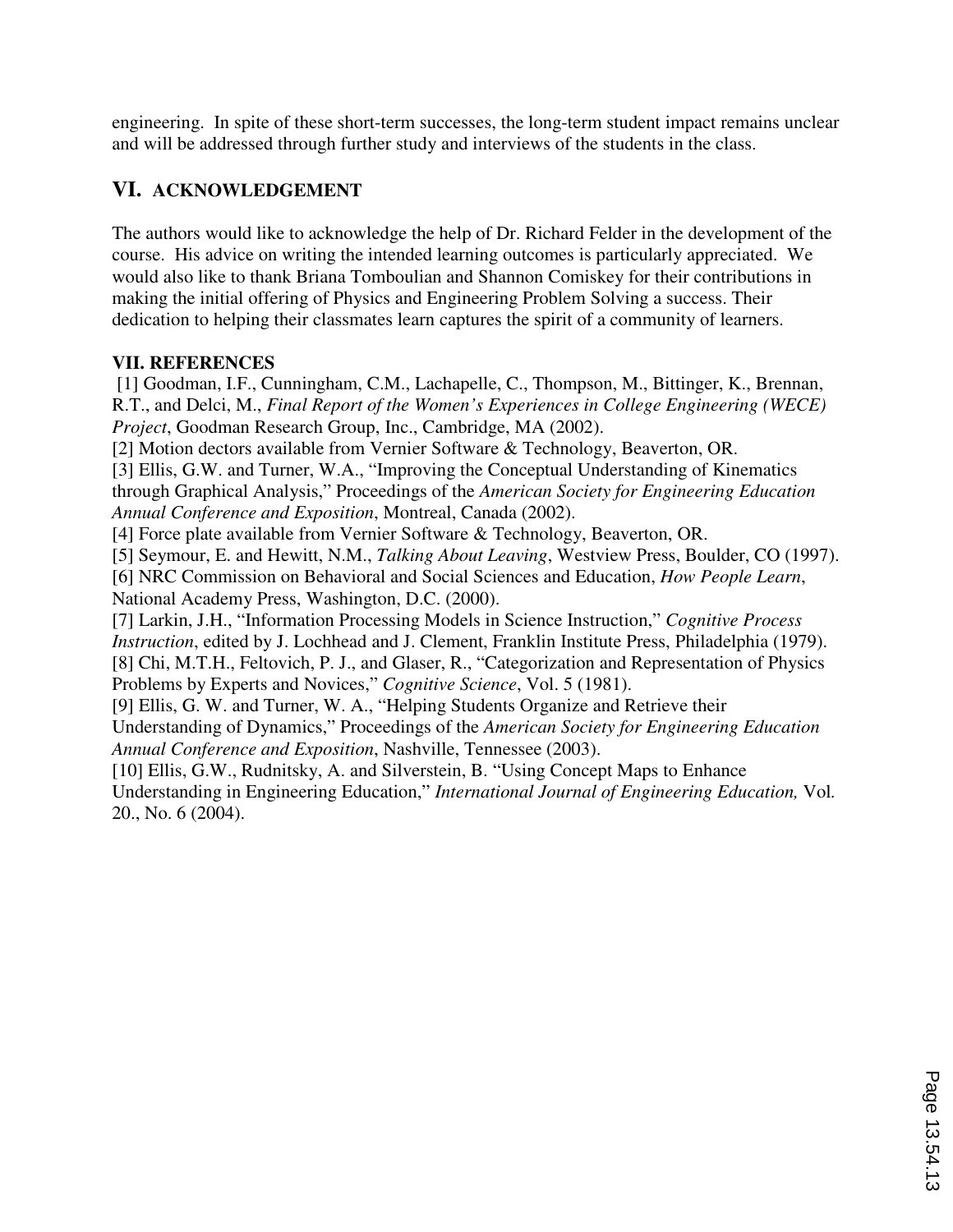### **APPENDIX A: Intended Learning Outcome for Physics and Engineering Problem Solving**

#### **Day 1 – Plotting**

- 1. Given a description of the motion of an object in one dimension, plot position vs. time and velocity vs. time.
- 2. Given a plot of position or velocity vs. time for an object in one dimension, give a clear, English description of the motion, including:
	- a. When is it moving or standing still?
	- b. In what direction is it moving at different times?
	- c. Comparing two times, when is it moving faster or slower?
- 3. Given a plot of position or velocity vs. time for more than one object in one dimension, give a clear, English description of the motion, including:
	- a. When is one object ahead of the other?
	- b. When do they pass each other?
	- c. When is one object moving faster than the other?
- 4. Given a plot of position or velocity vs. time for an object in one dimension, generate the other plot (velocity or position).
	- a. Generate a qualitative plot (general shape without numbers) showing when the position or velocity is increasing, decreasing, positive, and negative. This includes using the fact that position vs. time is adequate to generate velocity vs. time, but you can't go the other way without additional information (e.g. initial position).
	- b. Starting from position vs. time, generate a quantitative plot (with numbers) of velocity vs. time by finding the derivative (slope) of the position plot at different times.
	- c. Starting from velocity vs. time, generate a quantitative plot (with numbers) of position vs. time by finding the integral (area under the curve) of the velocity plot for different intervals. This includes using the fact that the area under the curve of velocity from one time to another gives you *change* in position, not position.

#### **Day 2 – Problem Solving Methods (units, limits, framework) and Algebra**

- 1. Given a formula, be able to analyze its units and check if they are correct.
- 2. Given a solution to a problem in terms of variables (no numbers yet), check if it makes sense if you plug in extreme values (usually zero or infinity) for different variables. For example, what do you expect when the initial velocity is zero? What do you expect when the initial angle is zero? Does your formula match your expectations? (This includes being able to talk about what happens when different quantities {time, distance, etc.} are approaching infinity.)
- 3. Be able to effectively use the expert problem-solving framework (picture, key ideas, solution, evaluation). Note that the hardest part of this is the evaluation.
	- a. A good picture should show the relevant motion and make clear what is known and unknown.
	- b. Good key ideas should make it clear what equations apply to this problem (or to parts of the problem).
	- c. A good evaluation should explain how you could have predicted a range of possible values for the answer without doing the calculation you used to solve the problem.
- 4. Solve an equation for a variable (whether the other terms are numbers, other variables, or both).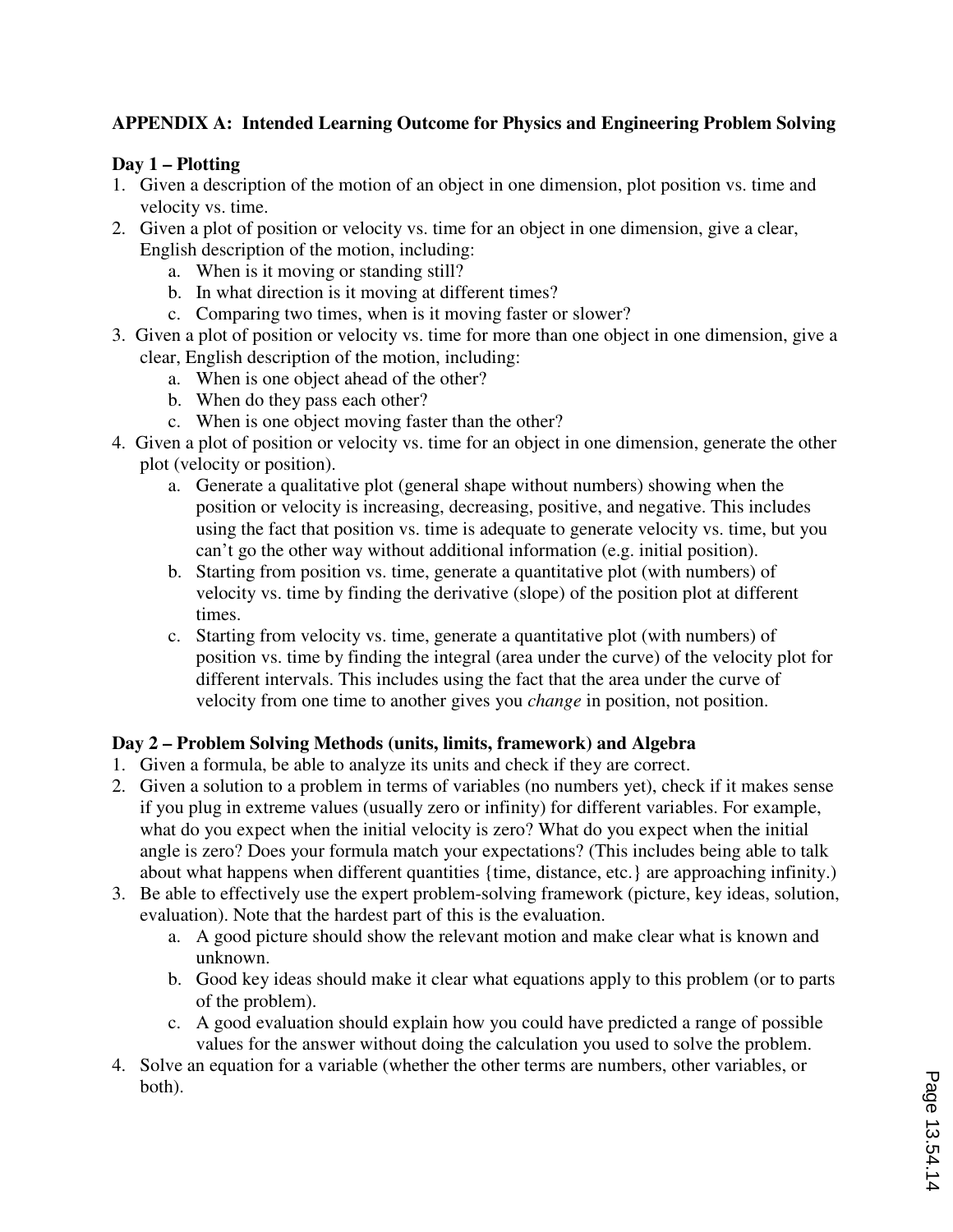5. Solve simultaneous equations for a specified variable, eliminating one (or more) other specified variables. For example, given ( $v_f = v_0 + at$ ,  $v_f^2 - v_0^2 = 2ax_f$ ), solve for  $v_f$ eliminating  $v_0$ .

#### **Day 3 – Newton's Laws**

- 1. Given a description in words of an object with forces on it in 1D, draw a free-body diagram.
	- a. Identify the object for which you are drawing the FBD.
	- b. Identify what forces are acting on the object.
	- c. For each force, identify the type of force and what object is exerting the force on what other object.
	- d. Give reasonable labels; never use one symbol for two different things or two different symbols for the same thing.
- 2. Repeat number 1 for multiple objects. This includes identifying third-law pairs.
- 3. Know when two forces must be the same because of Newton's  $1<sup>st</sup>/2<sup>nd</sup>$  law vs. Newton's  $3<sup>rd</sup>$ law.
- 4. Identify the frictional forces on an object.
	- a. From a description of the situation identify whether friction is kinetic or static.
	- b. For kinetic friction, apply the rule  $F_{k} = \mu_k F_N$ .
	- c. For static friction, know when you can and can't assume  $F_{sf} = \mu_s F_N$ . (You only can assume this when something is at the threshold of slipping.)
	- d. Do not assume  $F<sub>N</sub> = mg$ !

### **Day 4 – Trigonometry**

- 1. Given some angles and/or sides of a triangle, find other angles, sides, and trigonometry functions using the Pythagorean theorem and SOHCAHTOA.
- 2. Given a figure with angles labeled in one or more places, figure out what other angles in the figure must be equal to the given ones.
- 3. Vector components
	- a. Given the magnitude and angle of a vector, find its components.
	- b. Given the components of a vector, find its magnitude and angle.
	- c. Given the orientation of a vector in a figure (e.g. perpendicular to a particular surface), use number 2 above to find its angle, and then get its components.
	- d. Given a vector and the sides of a relevant triangle, find its components without solving for angles first. (For example, find the components of a force of magnitude F pointing perpendicularly off the tilted surface of a right triangle with specified sides.)
	- e. Break a vector into components along tilted axes.
- 4. Given a description of a problem, figure out the best set of axes to use.
- 5. Repeat the Newton's Laws intended learning outcomes in 2D.

### **Day 5 – Integration**

- 1. Find the area of a figure by integration.
	- a. Break the figure into slices and correctly label all relevant lengths. This includes distinguishing constants, variables, and differentials.
	- b. Identify the variable of integration.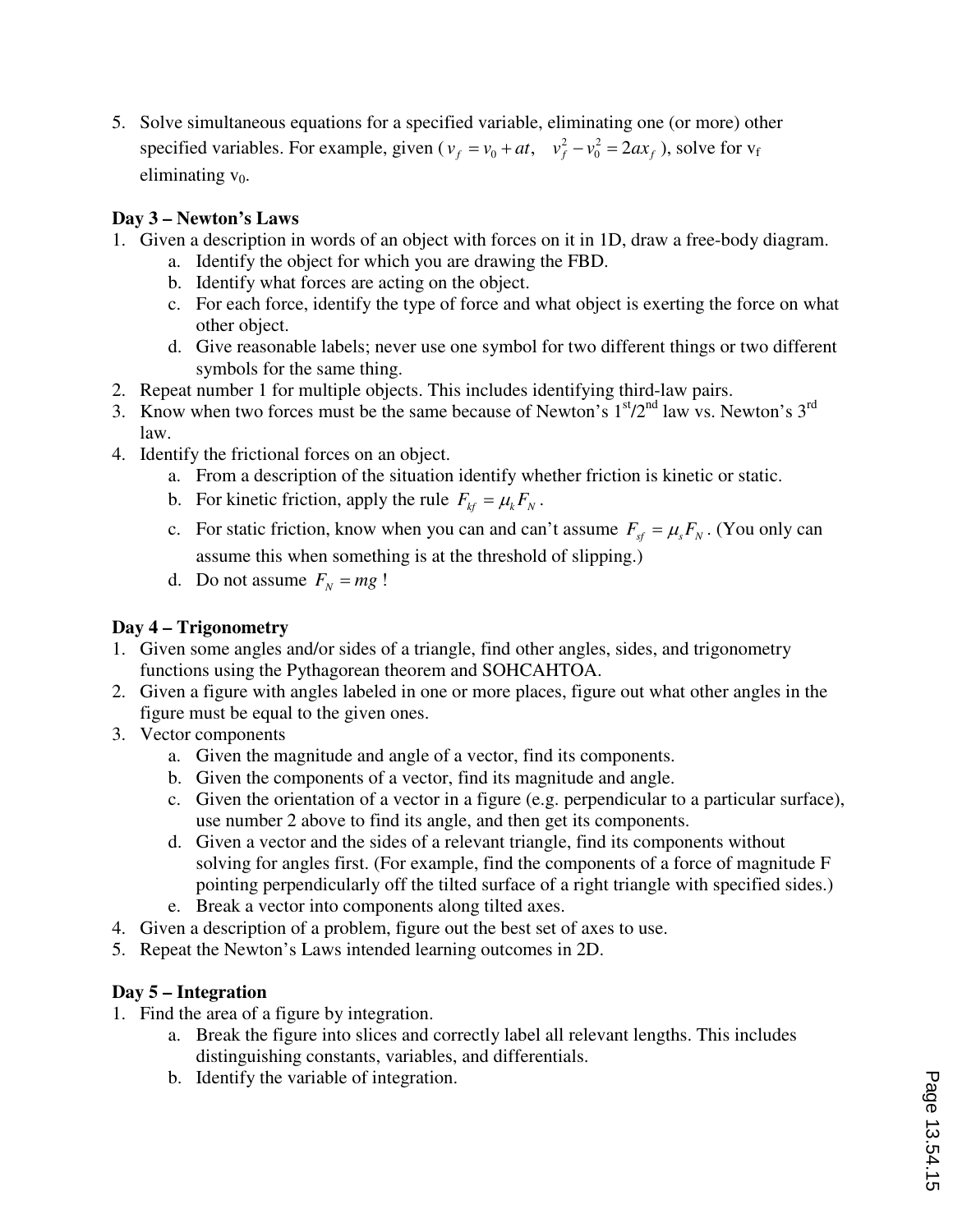- c. Find the area of each slice and rewrite it in terms of the integration variable. This may include finding the equation of a line that borders the slice.
- d. Integrate to find the area.
- e. Evaluate the answer for units and limits.
- 2. Repeat all of the above for volume instead of area.
- 3. Find the mass of a figure by integration.
	- a. Set up slices and find their area or volume as above.
	- b. Use density to find the mass of the slice.
	- c. Integrate and check units and limits.
- 4. Find the centroid of an area by integration
	- a. Identify which direction the slices need to be in.
	- b. Break into slices and find their areas (as above).
	- c. Integrate to find centroid of area.
	- d. Check units and limits and note if you can tell by inspection what part of the figure the centroid should be in.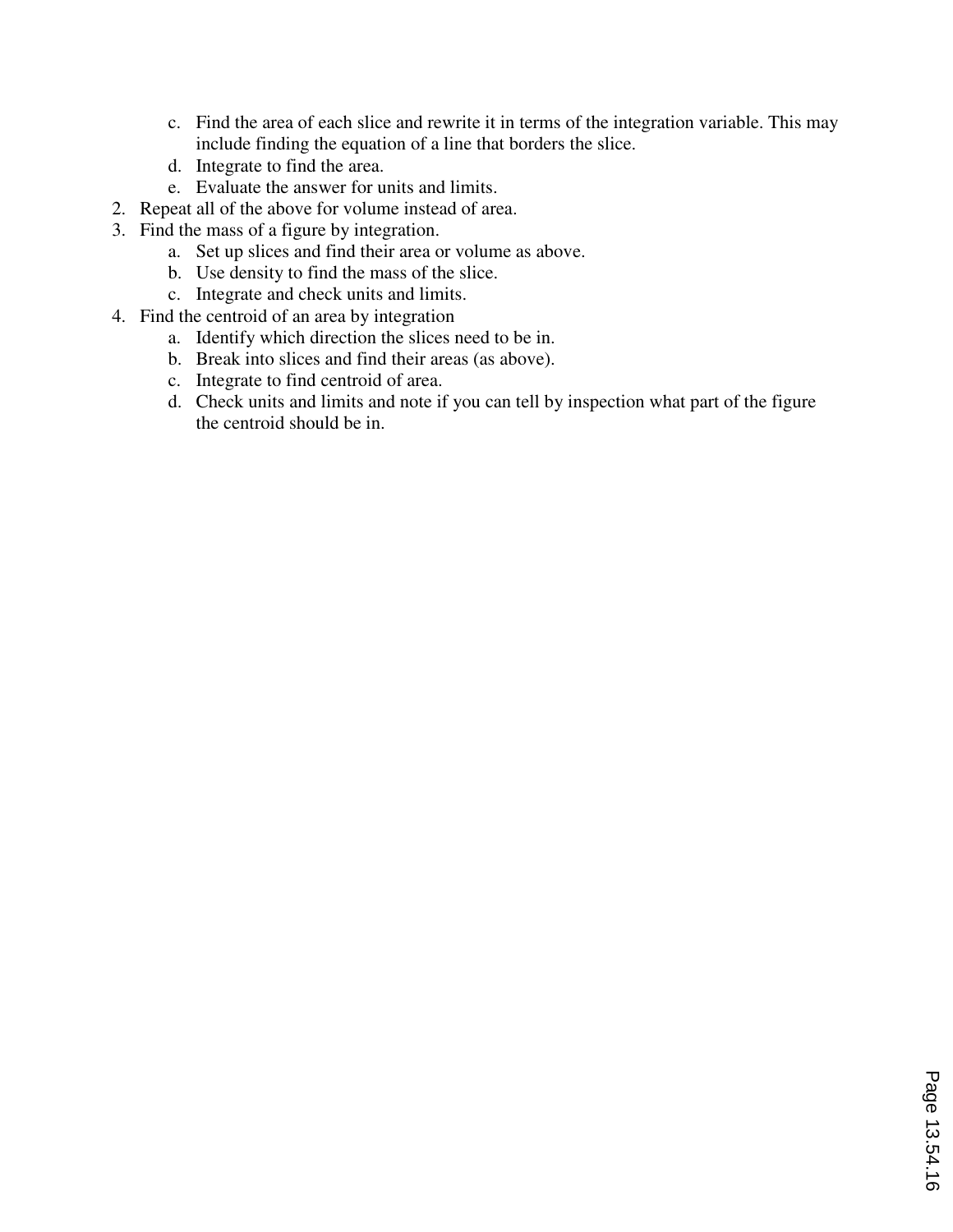#### **APPENDIX B: Content-Based Pre-Assessment**

1. A woman walks forward slowly for 3 seconds and then more quickly for 2 seconds. At this point she stands still for 2 seconds. Then she walks backwards at an increasingly fast pace until she arrives at her starting point, Sketch a qualitative plot of her position versus time on the axes below. You do not need to include any numbers.



2. The plot below shows the velocity  $v(t)$  for an object in m/s. At t=0 the position of the object is 2 m. Plot the position in the lower graph. Be sure to include numbers on both axes and make the shape of your curves clear. What is the object's position at 4 seconds?

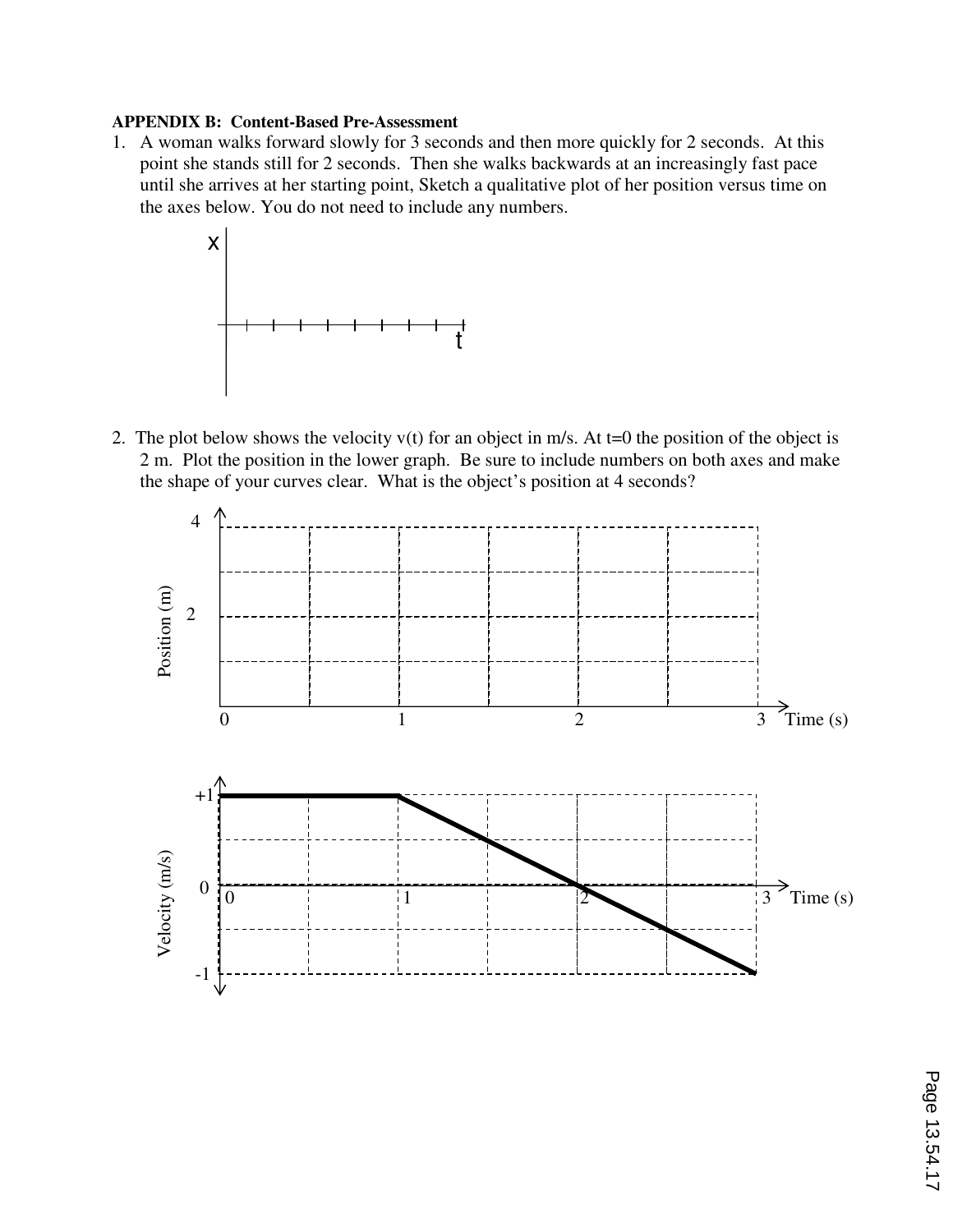- 3. Below are position versus time and velocity versus time plots of 4 different motions.
	- a. Is A or B moving faster?
	- b. Do A and B ever pass each other? If so at what time(s)?
	- c. Is C or D moving faster?



- 4. Solve for  $t_f$  in the following equation:  $0 = y_0 \frac{1}{2}gt_f^2$  $0 = y_0 - \frac{1}{2}$  $= y_0 - \frac{1}{2}gt_f^2$ .
- 5. Solve for y in the following set of simultaneous equations. The quantities a and b are constants and x is a variable that must be eliminated in your solution.  $x + 2y^2 - a = b$  $x + y^2 = b$
- 6. Your friend asks you to check calculations for the volume of an object. Her answer is volume  $= a<sup>3</sup> + b<sup>4</sup> \pi/a$  (where a and b are dimensions in meters). Do the units of her answer make sense? Briefly explain.
- 7. A child is standing on a wagon. Draw the free-body diagram of the wagon. For each force in your diagram, write in parentheses the Newton's third law pair of that force.
- 8. Mary takes a helicopter ride while holding a book in her lap. Her mass is  $M_M$ , the book's mass is  $M_B$ , and the helicopter's mass is  $M_H$ . If the helicopter is accelerating upwards, draw a free-body diagram of Mary and a free-body diagram of her book.
- 9. You drive D miles at an angle  $\theta$  North of East. How far east do you end up from where you started?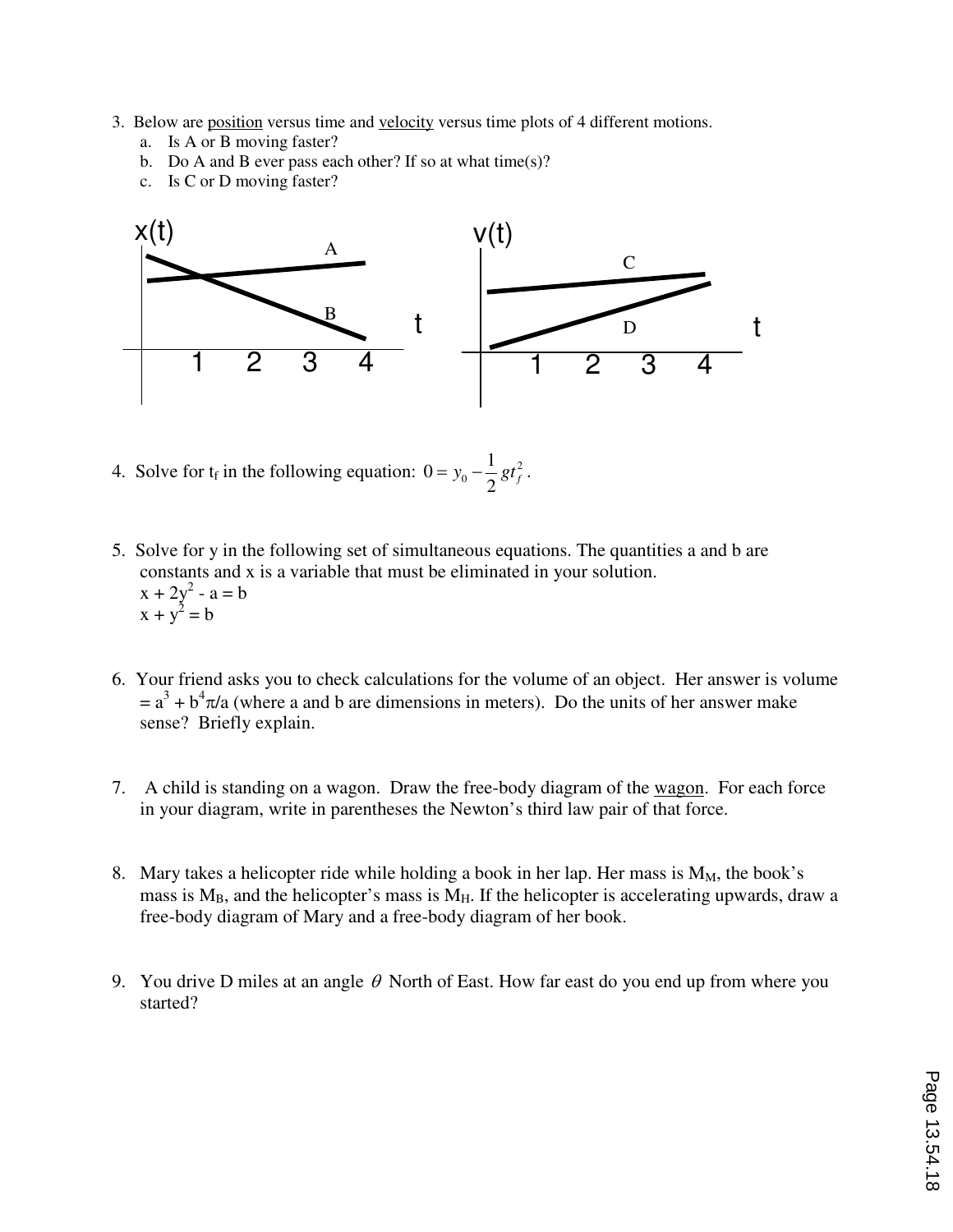10. In the diagram below what are the values of the angles  $\alpha$  and  $\beta$ ?



11. A block of mass m rests on a plane that is inclined at a  $10^{\circ}$  angle. Draw a free-body diagram of the block and label all forces. What is the magnitude of the component of the gravitational force on the block that is parallel to the plane?

#### *Attempt this last problem only if you have finished and checked your answers on the first 11 problems.*

12. The 45-45-90 triangle shown below has a density (mass per unit area) of  $cy<sup>3</sup>$ , where c is a constant. Find the mass of the triangle.

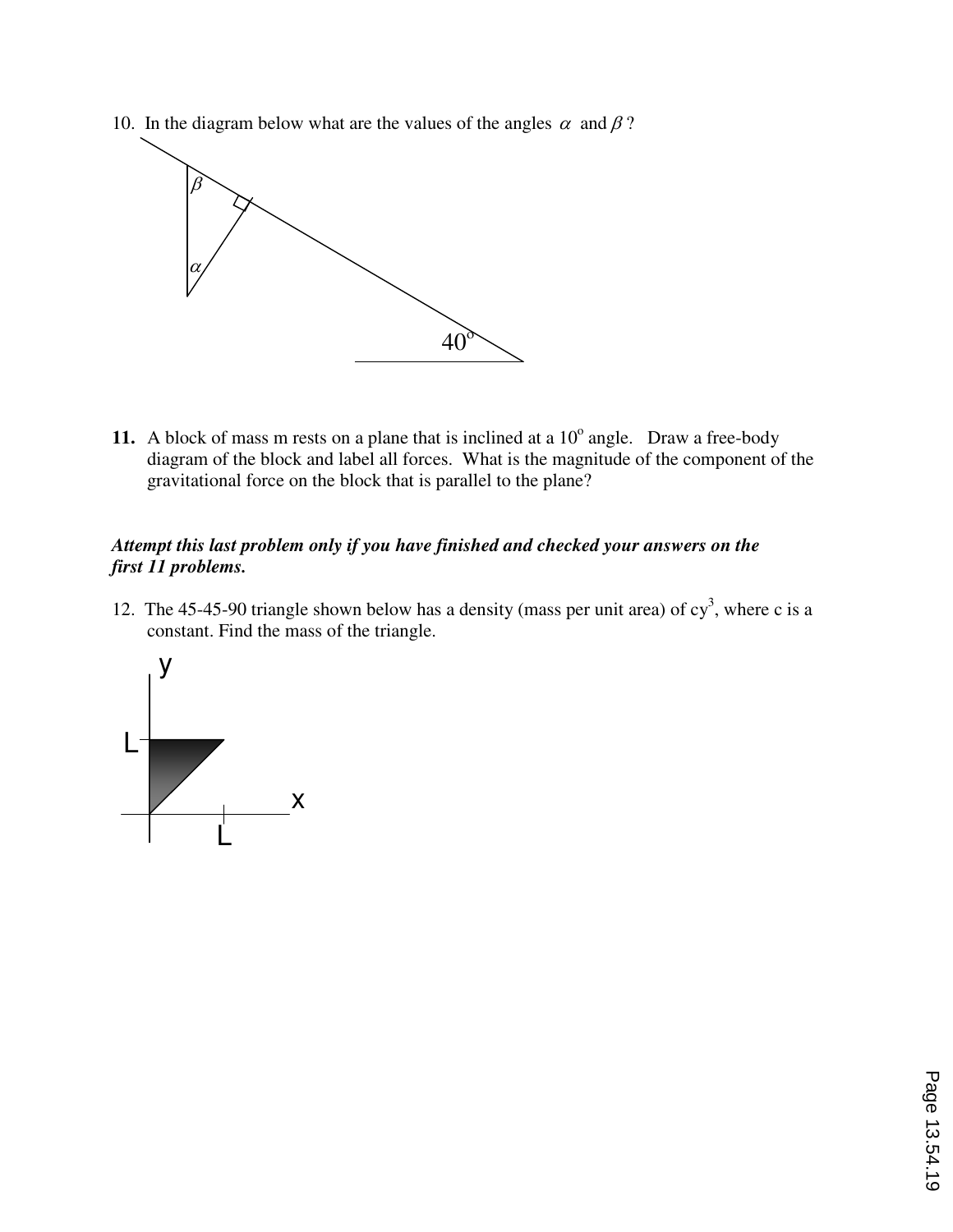#### **APPENDIX C: Content-Based Post-Assessment**

1. A man runs forward for one second, then gradually slows down until he comes to a stop at 3 seconds. He remains still for 2 seconds before walking slowly in the other direction until he ends up back where he started. Sketch a qualitative plot of his position versus time on the axes below. You do not need to include any numbers.



2. The plot below shows the velocity  $v(t)$  for an object in m/s. At t=0 the position of the object is 1 m. Plot the position in the lower graph.. Be sure to include numbers on both axes and make the shape of your curves clear. What is the object's position at 4 seconds?

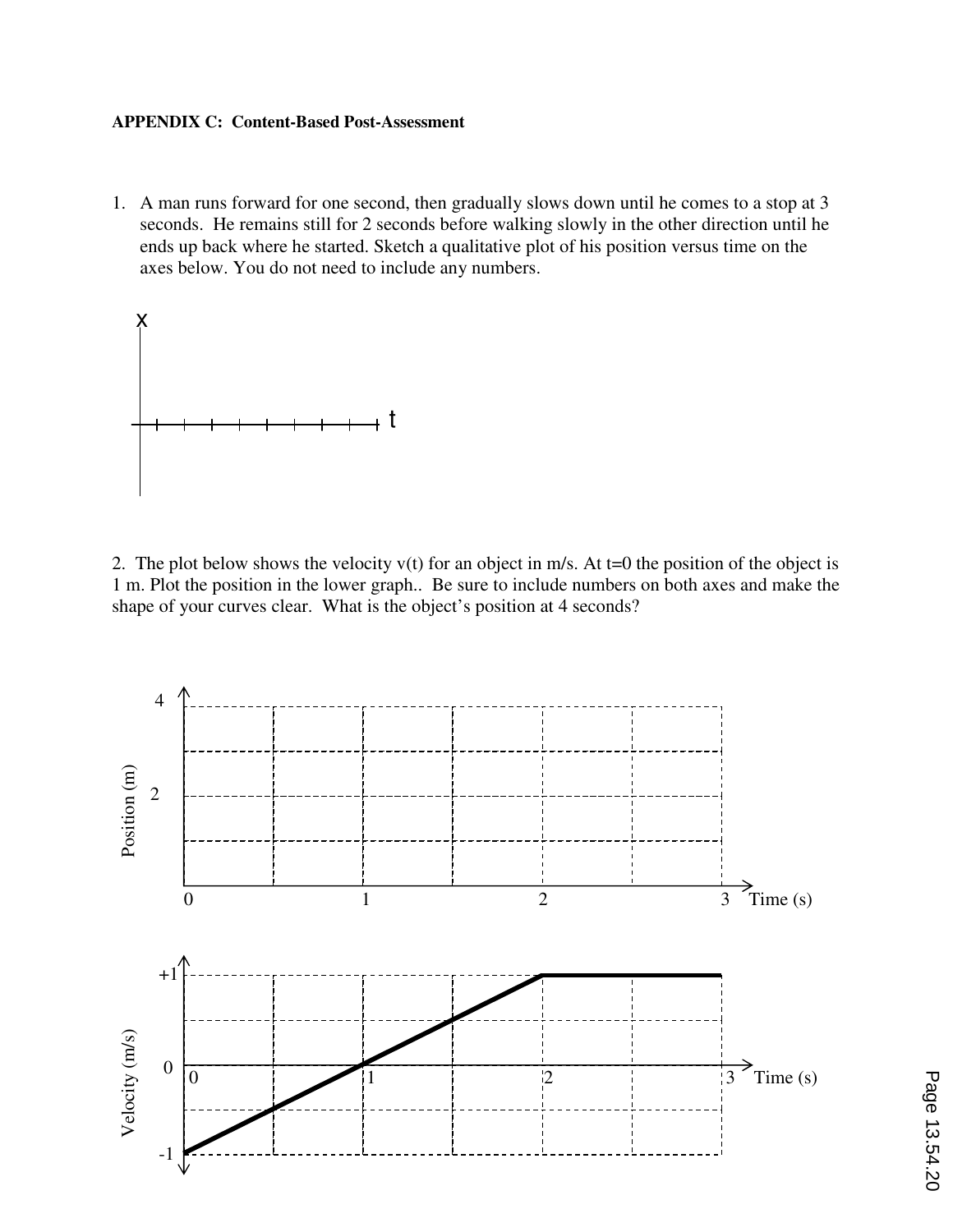- 3. Below are <u>position</u> versus time and <u>velocity</u> versus time plots of 4 different motions.
	- e. Is A or B moving faster?
	- f. Do A and B ever pass each other? If so, at what time(s)?
	- g. Is C or D moving faster?



- 4. Solve for *v* in the following equation:  $P_1 + \rho g y_1 + \frac{1}{2} \rho u^2 = P_2 + \rho g y_2 + \frac{1}{2} \rho v^2$ 2  $1 + P8y_1 + P9u = 12 + P8y_2 + P$ 1 2  $P_1 + \rho g y_1 + \frac{1}{2} \rho u^2 = P_2 + \rho g y_2 + \frac{1}{2} \rho v^2$ .
- 5. Solve for y in the following set of simultaneous equations, eliminating x:

$$
xy + 6y^2 = 5
$$

$$
x + 4y = 0
$$

- 6. You just finished a test and are checking your work. On a problem that asks you to find the velocity of a train, your answer is velocity =  $v_0$  + MR/t (where  $v_0$  is the initial velocity of the train, M is the trains mass, R is the radius of the curved track and t is time from the station. Do the units of your answer make sense? Briefly explain.
- 7. A book sits on a table. Draw the free-body diagram of the table. For each force in your diagram, write in parentheses the Newton's third law pair of that force.
- 8. A train is being pulled by an engine car. There are three train cars, including the engine, and each car has a mass of M. The train is accelerating at a constant rate and you may neglect friction. Draw the free-body diagrams of the second and third cars.

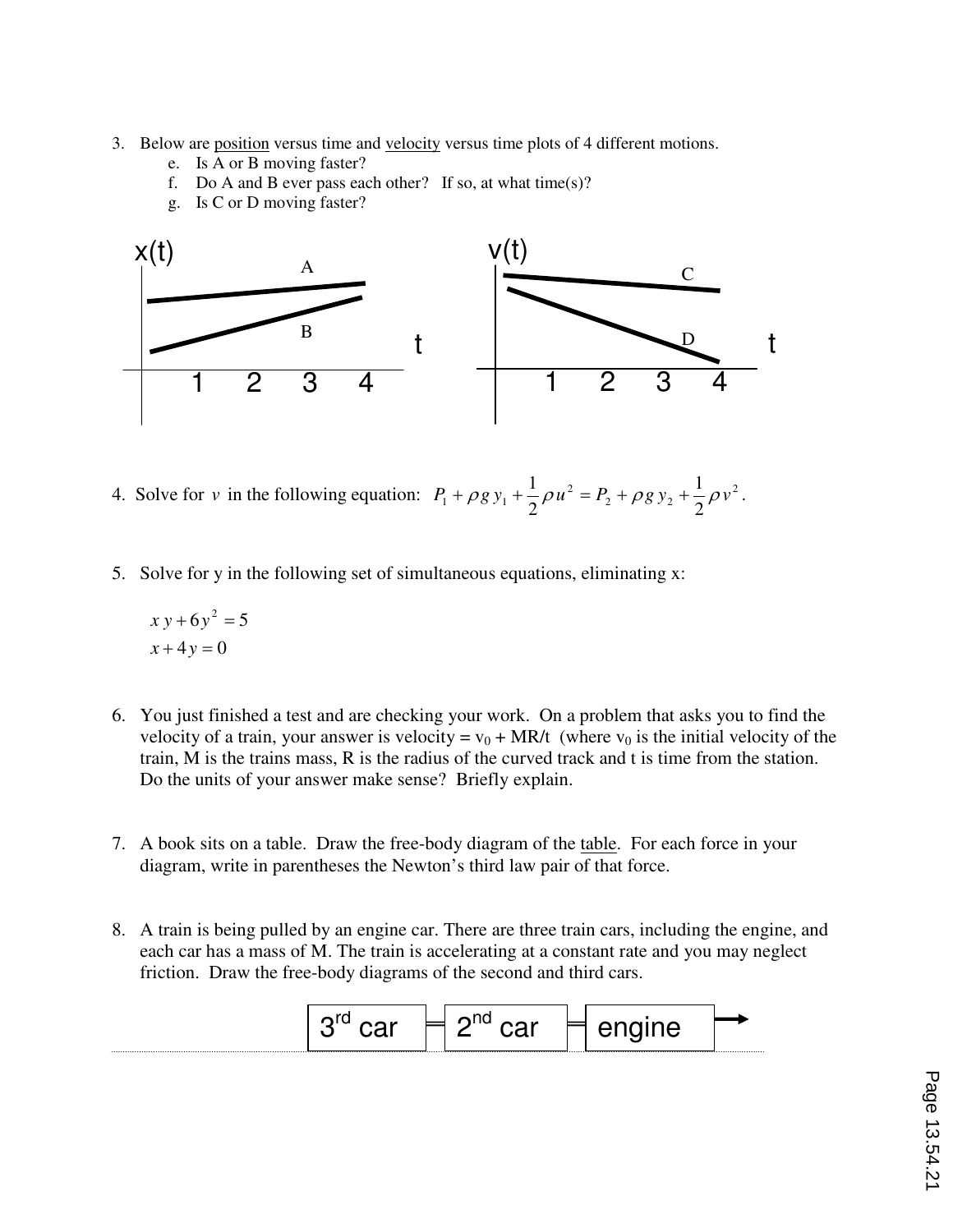- 9. A ladder of length L leans against a wall, making an angle of  $\theta$  with the ground. How far is the bottom of the ladder from the base of the wall?
- 10. In the diagram below what are the values of the angles  $\alpha$  and  $\beta$ ?



11. A book of mass m rests on a ramp that is inclined at a  $20^{\circ}$  angle. Draw a free-body diagram of the book and label all forces. What is the magnitude of the component of the gravitational force on the book that is perpendicular to the ramp?

#### *Attempt this last problem only if you have finished and checked your answers on the first 11 problems.*

12. The 45-45-90 triangle shown below has a density (mass per unit area) of  $cy^2$ , where c is a constant. Find the mass of the triangle.

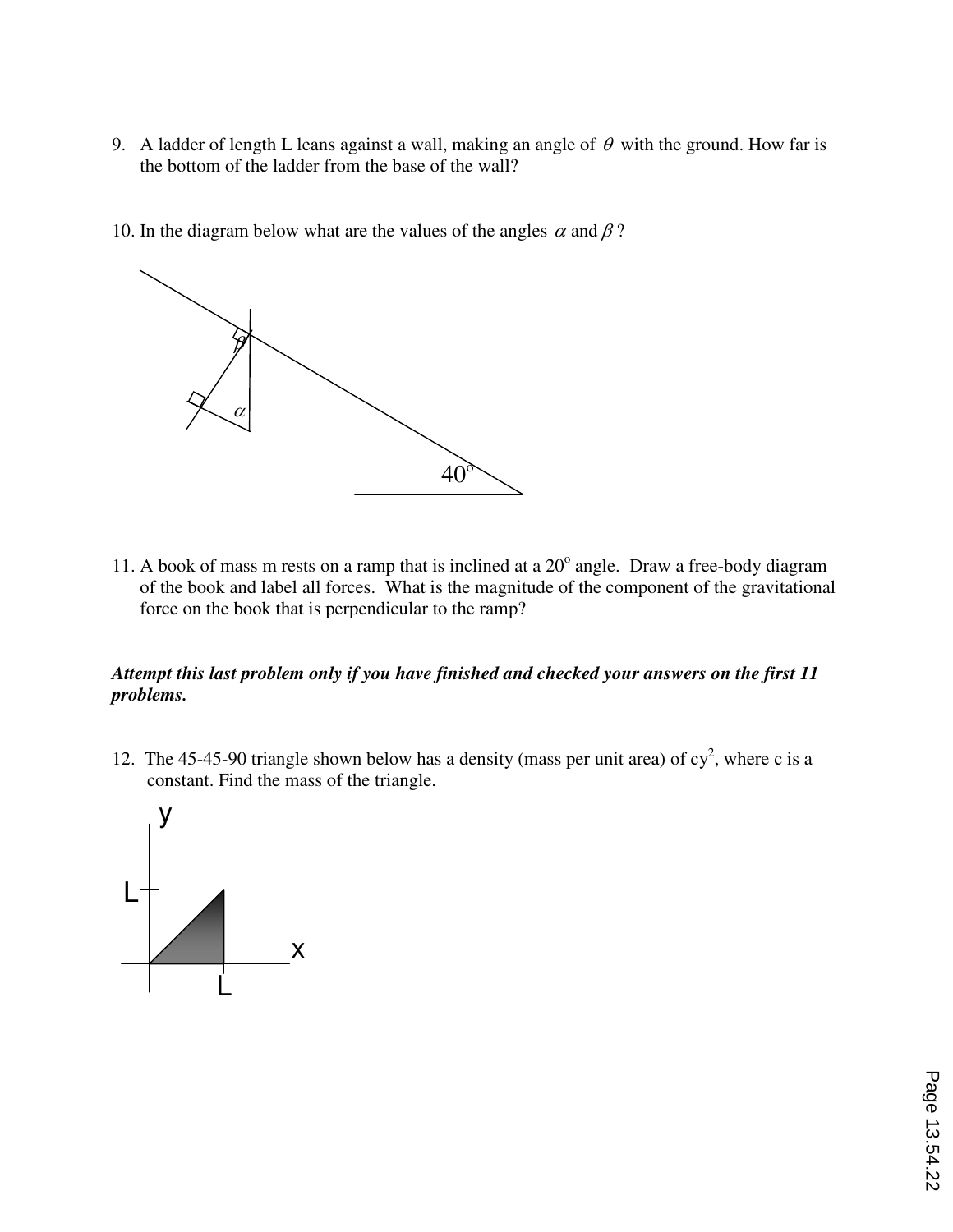#### **Appendix D: The Expert Problem Solving Framework**

By far the most useful thing you can learn in a math/science/engineering course is the right approach to solving problems. The following problem-solving framework, with minor variations, is the approach expert scientists and engineers use. The sooner you start practicing this method the better you will do in these fields.

The steps involved are described briefly below, and then illustrated through an example. Virtually every homework solution is another example that you can look at to see this method being used.

**Draw a picture**: The first thing you should do in solving almost any physics problems is draw a picture showing the interaction(s) you are trying to describe and what quantities are involved (velocities, forces, ...). In some cases you may need to draw more than one picture, e.g. before and after a collision. Using this picture, you should be able to translate the information in the problem into specific variables that you can try to relate mathematically.

**Identify the "Key Ideas" that will allow you to solve the problem:** What physical principle(s) can you use to solve the problem? Can you use conservation of energy, Newton's laws, or the relationship between velocity and acceleration? The key idea should be some physical concept that allows you to write down an equation relating the variables in the problem. This step is sometimes called building a model of the problem.

**Solve the equations:** Once you've translated the problem into a set of math equations, you should then be able to solve those equations for the quantity you want to know. Whenever possible, solve first using symbols (v, F, …), and only plug in numbers at the very end. This will greatly reduce your odds of making careless errors.

**Evaluate your answer:** You might think you're done after the last step, but the evaluation step is one of the most important things scientists and engineers do. If you are asked to find the radius of the Earth and you get the answer 10 miles, you should realize that you made a mistake.

*Checking units - The other step*: The best way you can check your answers in any calculation is to check if the units are correct. If you end up saying that the velocity of an object is equal to its height times its mass then you made a mistake; distance times mass does not give velocity. Some people include this as part of the evaluation stage, but I've listed it separately to emphasize the fact that you should be doing this throughout your calculation. Every time you write an equation you should check if it has correct units. This is the fastest, easiest, and most reliable way to catch mistakes.